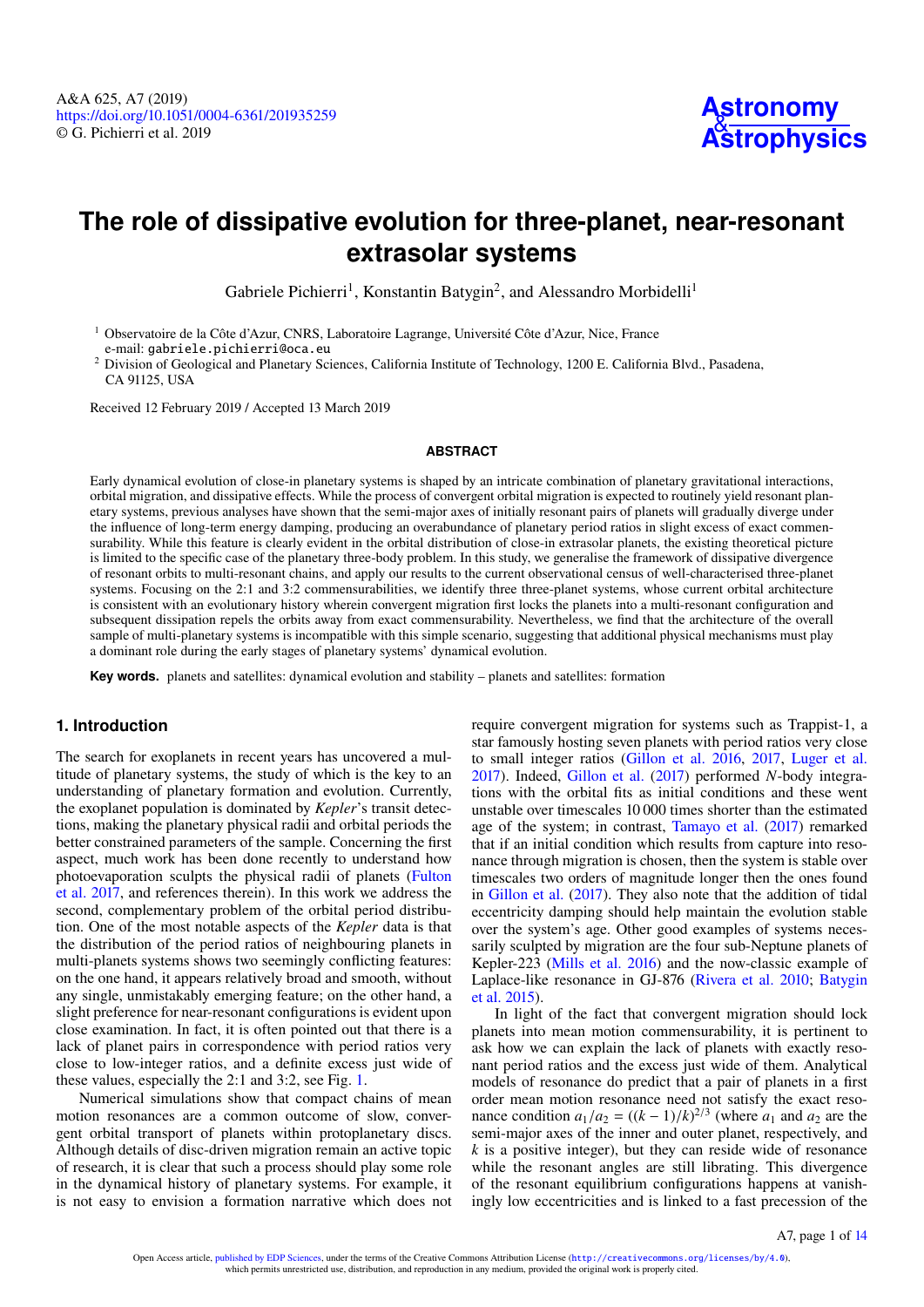

<span id="page-1-0"></span>[Fig. 1.](http://dexter.edpsciences.org/applet.php?DOI=10.1051/0004-6361/201935259&pdf_id=0) Observations of planet-hosting stars reveal that multi-planetary systems are not rare, hosting over 1600 confirmed planets (*panel a*). The period ratio distribution of neighbouring planets is shown in *panel b*. One can observe an overall broad distribution as well as a number of peaks slightly wide of resonant ratios, especially the 2:1 and 3:2 commensurabilities. Data was obtained from the Nasa Exoplanet Archive (<https://exoplanetarchive.ipac.caltech.edu/>). *Panel a*: histogram of multi-planetary system by number of planets in each system. *Panel b*: distribution of period ratios of neighbouring planets in exoplanetary systems.

perihelia, which is well understood analytically. However some *Kepler* systems are so wide of resonance that, after the resonant configuration is attained and the disc of gas is dissipated, an auxiliary mechanism might need to be invoked which actively drives these planets farther away from the exact resonance. As we see in Sect. [3,](#page-5-0) observations show that a significant fraction of nearly resonant systems lie up to 50 times wider from the resonance than the typical resonant width, and at lower eccentricities than are expected for such planets captured in resonance via migration in protoplanetary discs. These observations can potentially be interpreted as evidence for dissipative processes acting on the planetary systems after the disc phase.

[Papaloizou & Terquem](#page-12-8) [\(2010\)](#page-12-8) considered the specific case of the K-dwarf HD 40307, which hosts<sup>[1](#page-1-1)</sup> 3 hot super-Earths/mini-Neptunes with both pairs wide of the 2:1 mean motion resonance, and planetary masses obtained with Radial Velocity. They showed that as tidal interaction between the planets and the star reduces the eccentricities, the system maintains the libration of the resonant angles even when the period ratios are considerably far away from exact commensurability. Subsequently, [Batygin &](#page-12-9) [Morbidelli](#page-12-9) [\(2013a\)](#page-12-9), [Lithwick & Wu](#page-12-10) [\(2012\)](#page-12-10) and [Delisle & Laskar](#page-12-11) [\(2014\)](#page-12-11) showed that two planets in mean motion resonance repel each other as energy is lost during tidal evolution. They thus proposed this as a viable mechanism to explain the observed distribution of period ratios in exoplanetary systems. We note that, for two planets, this repulsion can be easily understood if one considers that any process that dissipates the energy,  $E \propto -m_1/a_1 - m_2/a_2$ , and at the same time conserves angular momentum,  $L \propto m_1 \sqrt{a_1} + m_2 \sqrt{a_2}$ , should give rise to such an evolution. Indeed, this study applies to any dissipative evolution that maintains constant the angular momentum, not just tidal dissipation, and not just resonant coupling [\(Delisle et al.](#page-12-12) [2012\)](#page-12-12).

Thanks to these studies, the case of two planet system is well understood. However the data also contains numerous systems of more than two planets (Fig. [1\)](#page-1-0). Accordingly, in this paper we aim to expand the study to detected extrasolar systems of three planets. More specifically, we envision the following scenario for the formation and evolution of these planetary systems. First, three planets are embedded in the protoplanetary disc in which they formed; they interact with the disc, which ultimately results in a resonant capture. Then, after the disc is slowly depleted, the dissipative effects mentioned above are introduced, leading to orbital divergence.

Naturally this is a simplified and idealised scenario. In reality, we still do not know with enough accuracy the final configuration obtained by multi-systems migrating in a disc of gas. One approach towards a better approximation would be to perform full hydrodynamic simulations of planets immersed in their protoplanetary disc accounting for various disc parameters (such as disc surface density, turbulence, opacity, etc.). This approach would however be very expensive computationally. Moreover, to date we have virtually no direct observations of the specific physical processes acting during planet formation and evolution in the early epochs of the disc phase, so these simulations, no matter how exhaustive in terms of the implementation of the plausible physics, cannot yet be directly constrained by the available data. In any case, the fact that slow convergent orbital transport strongly favours resonant captured states is well supported both analytically and numerically, as well as by the specific observations of multi-planets systems mentioned above.

In this paper we focus on slow convergent Type-I migration in a disc of gas, and adopt simple synthetic analytical formulæ for the work and the torque generated by the disc on the planets [\(Cresswell & Nelson](#page-12-13) [2006,](#page-12-13) [2008\)](#page-12-14); the requirement that exact prescriptions for the interaction between the planets and the disc be implemented will be relaxed, invoking the aforementioned arguments favouring the plausibility of mean motion resonant capture. A similar reasoning can be applied for the post-disc phase. In order to simulate the dissipative forces that can act on the planetary system, we will implement tidal dissipation. Of course, the tidal parameters for these planets are not known (as we do not yet have a precise understanding of the interior structure of these bodies or the specific physical mechanisms that dominate the dissipation), which would pose additional questions concerning for example the timescales over which this type of dissipation takes place. However, the specific choice of tidal dissipation is only one possible example of a process such that  $\dot{E}$  < 0 and  $\dot{\mathcal{L}}$  = 0. We conclude that our specific implementation of Type-I migration and tidal dissipation after the disc removal is therefore not restrictive, which makes our results generalisable to any other equivalent processes. In the light of these considerations, we ask if it is possible to reproduce the observed orbital

<span id="page-1-1"></span>We note that since the publication of the aforementioned paper, more planets have been observed in the same system, including two confirmed planets HD 40307 f and HD 40307 g. For this reason, we will not consider this system in the current work, although we draw inspiration from the analysis of [Papaloizou & Terquem](#page-12-8) [\(2010\)](#page-12-8).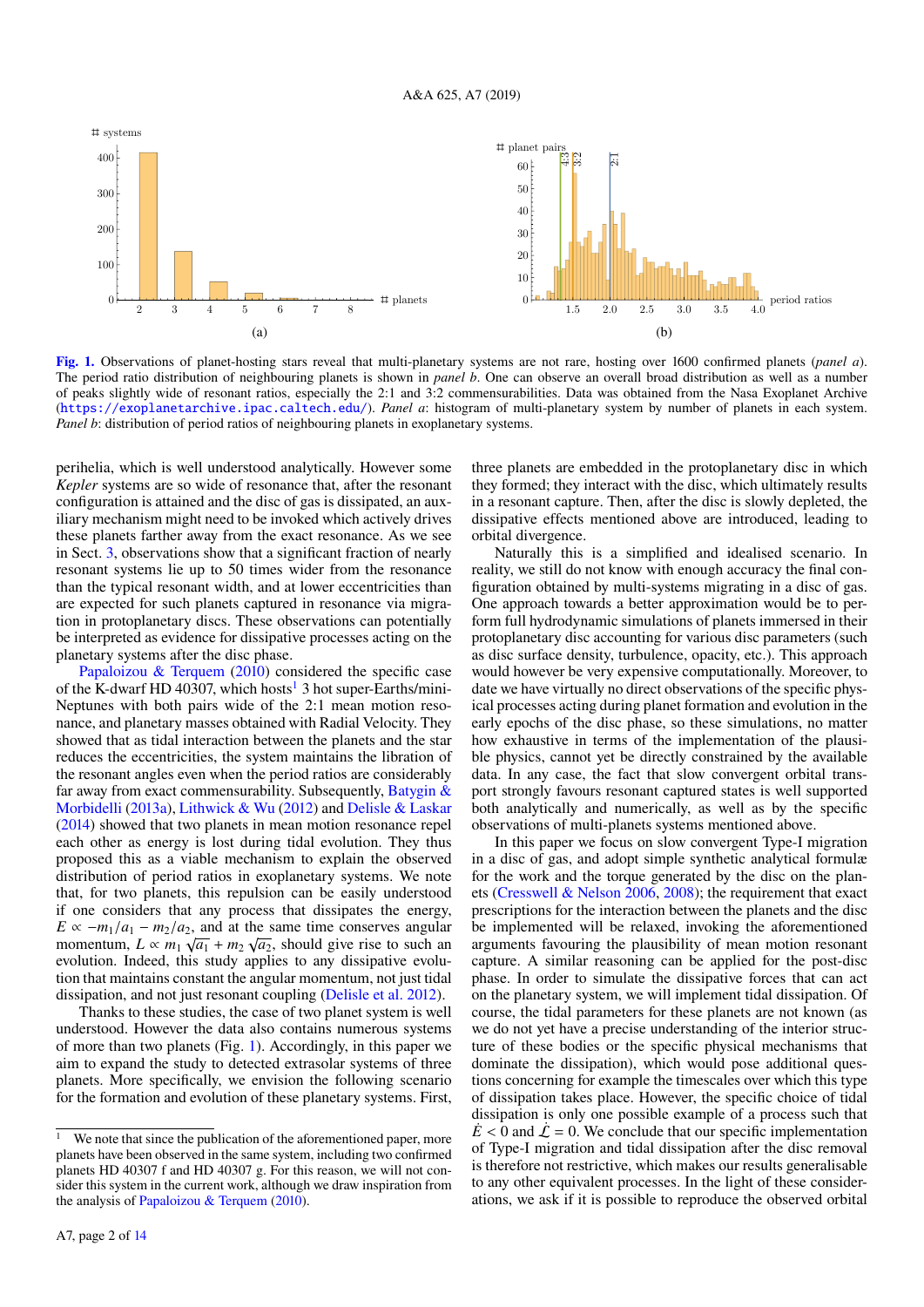configuration of real exoplanetary systems which reside close to resonance, assuming that planets are captured into resonance and undergo dissipative evolution after the disc phase. In other words we ask if the aforementioned physical processes are compatible with the distribution of near-resonant period ratios that emerges from available data.

In order to answer this question, we examined the NASA Exoplanet Archive<sup>[2](#page-2-0)</sup> and selected confirmed three-planet systems for which both planet pairs lie close to a first order mean motion resonance, in particular the 2:1 and 3:2 resonances, as these seem to be the most common in the *Kepler* data. Our aim is to analyse these systems' orbital parameters and to evaluate quantitatively how close they are to a multi-resonant chain, which would be indicative of a dynamical history characterised by the physical processes described above.

Evidence suggesting that planets around Trappist-1 and Kepler-223 truly reside in a resonant configuration has recently been marshalled from the observed libration of the three-body Laplace angles. To this end, recall that if two neighbouring pairs of planets in a multi-planet systems are in the  $k^{(in)}$ : $(k^{(in)} - 1)$ and  $k^{(\text{out})}$ : $(k^{(\text{out})} - 1)$  resonances respectively (so that the resonant angles  $k^{(\text{in})}\lambda_2 - (k^{(\text{in})}-1)\lambda_1 - \varpi_2$  and  $k^{(\text{out})}\lambda_3 - (k^{(\text{out})}-1)\lambda_2 - \varpi_2$ are librating), then the Laplance angle  $\varphi_L = (k^{(\text{in})} - 1)\lambda_1 - (k^{(\text{in})} + 1)\lambda_2$  $k^{\text{(out)}} - 1\lambda_2 + k^{\text{(out)}}\lambda_3$  will be automatically librating as well. The advantage of examining this three-body angle over the two-body resonant angles is that the latter contain the longitudes of the pericenters  $\varpi$ , whose precession rates are poorly constrained by the data, while the former only includes the mean longitudes  $\lambda$  whose derivatives in time are directly deduced by the transit observations. However, solutions for which the resonant angles were originally in libration around a resonant equilibrium point can become circulating when the eccentricity of the equilibrium point becomes small enough under the effect of tidal damping [\(Delisle et al.](#page-12-15) [2015\)](#page-12-15), and, similarly, even a small distance from the equilibrium point could be responsible for breaking the libration of the three-body Laplace angle when the equilibrium eccentricity becomes small enough. Therefore, even if such circulations of the angles were observed, this would not be in disagreement with the envisioned scenario of resonant capture and subsequent dissipative evolution. In other words, the libration of the Laplace angle is a sufficient, but not necessary condition for past resonant capture in a chain of first-order resonances.

We therefore perform here a different analysis of the observed data, where we do not attempt to verify that a given system resides formally in resonance at the present day, but instead we evaluate the distance of a system from the considered resonance chain and the probability that this proximity is due to mere chance. In order to do this, we look for resonant solutions that provide the closest match to the observed planetary orbital configurations, that is the semi-major axis ratios. It is worth anticipating here the following important point. As it will be clear later (see Sect. [3.2\)](#page-7-0), in the case of only two resonant planets residing wide of resonance it is always possible to find a resonant configuration which matches the observed data. This is because the eccentricities of these planets are at the present day not well constrained observationally, making the total orbital momentum of the system  $\mathcal L$  a free parameter: it is therefore always possible to find a value of  $\mathcal L$  that reproduces the observed  $a_2/a_1$  with resonance-locked orbits. However, this is not the case for systems of three planets, since we still have only one free parameter  $\mathcal L$  (whose value is linked to the initial captured state,

not constrained observationally) but two observables, that is the two pairs' semi-major axis ratios.

As detailed below, we carried out our study of finding orbital configurations that match the observed data using both an analytical and a numerical approach. The semi-major axes of the planets may be inferred from the orbital periods once the stellar mass is known, however this quantity is not yet well constrained in all cases. Nonetheless, all we will be interested in will be the semi-major axes ratios  $a_2/a_1$  and  $a_3/a_2$ , which can be obtained without any knowledge of the mass of the star directly from the period ratios and using Kepler's third law. This is tantamount to renormalising all separations by some arbitrary length, which does not affect the underlying physics since the dynamics only depends on the ratios of the semi-major axes and not on their individual values (only the timescale of the evolution does).

For the purposes of this study, we can limit ourselves to an analysis to first order in the planetary eccentricities. Indeed, the eccentricities that are expected for planets that have been captured into mean motion resonance by slow convergent migration in a disc are of order  $\sqrt{\tau_e/\tau_a} \sim h$ , where  $\tau_a$  and  $\tau_e$  are the timescales of migration and eccentricity damping respectively, and  $h = H/r \sim 0.05$  is the aspect ratio of the disc [\(Goldreich &](#page-12-16) [Schlichting](#page-12-16) [2014,](#page-12-16) [Pichierri et al.](#page-12-17) [2018\)](#page-12-17). Since discs with high aspect ratios are not expected, the limit of small eccentricity is justified, and even more so in the phase of dissipative tidal evolution, which further damps the eccentricities. Moreover, given that these are transiting planets, and that during the disc phase any mutual inclination of the planets would be damped out, we assume coplanar orbits for simplicity. Another useful piece of information which is available to us is the radii of the planets. This could in principle be used to infer the planetary masses (e.g. [Wu & Lithwick](#page-12-18) [2013\)](#page-12-18). However the radius–mass relationship in *Kepler* planets is marked by extreme scatter [\(Weiss et al.](#page-12-19) [2013\)](#page-12-19), and we therefore choose to keep the planetary masses as a free parameter. More specifically, we are only interested in the mass ratios  $m_1/m_2$  and  $m_2/m_3$ , since, as we will show, they are the only dynamically significant quantities that can affect the values of the semi-major axis ratios (see also Appendix [A\)](#page-13-1).

The remainder of this paper is organised as follows. In Sect. [2](#page-2-1) we obtain an analytical model for three planets in a chain of first order mean motion resonances, valid in the limit of small eccentricities. With this analytical model, we find the stable resonant configurations and map them in terms of the orbital elements. Finally we obtain an analytical confirmation of resonant repulsion for three-planets systems undergoing dissipation. In Sect. [3](#page-5-0) we detail our study, employing both analytical and numerical methods. We select systems of three planets near mean motion resonances, focusing on the 2:1 and 3:2 resonances, and we analyse their orbital configuration using the available data in order to evaluate if they are consistent with the process of resonant capture and subsequent dissipative evolution. We present our results in Sect. [4](#page-10-0) and we finally conclude by discussing their significance in Sect. [5.](#page-11-0)

#### <span id="page-2-1"></span>**2. Planetary Hamiltonian**

The Hamiltonian of two resonant planets in the limit of low eccentricities has been studied extensively in the literature (e.g. [Batygin & Morbidelli](#page-12-20) [2013b,](#page-12-20) and references therein). Collectively these studies have pointed out that even if both planets are massive and to first order in eccentricity it is possible to reduce the problem to an Hamiltonian that is analogous to the well-known Hamiltonian of the restricted, circular three-body problem of a massless particle in resonance with a massive

<span id="page-2-0"></span><sup>2</sup> <https://exoplanetarchive.ipac.caltech.edu>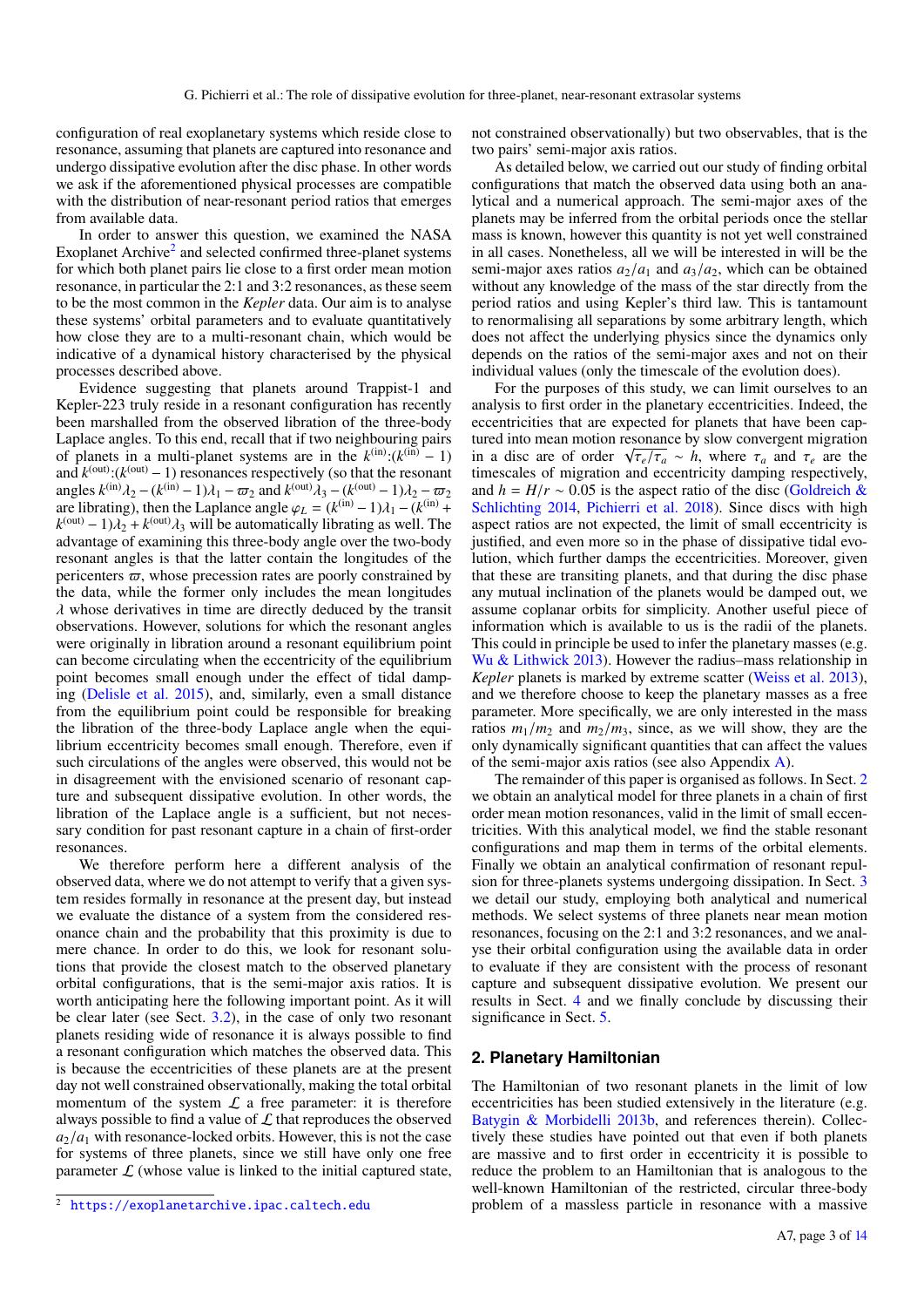unperturbed body. In particular, such a Hamiltonian is integrable and is equivalent to the so-called second fundamental model for resonance [\(Henrard & Lamaitre](#page-12-21) [1983\)](#page-12-21). This is, however, not the case for three planets. Nonetheless, it is useful to extend an analytical description of the resonant dynamics at low amplitude of libration of the resonant angles in the case of three planets orbiting a star. In this section, we introduce the Hamiltonian of the system, derive curves representing the loci of its stable equilibrium points, and show how these can provide a description of a system along the dissipative evolution. We will apply this model to real *Kepler* system in Sect. [3.2.](#page-7-0)

Consider three planets of masses  $m_1$ ,  $m_2$  and  $m_3$ , orbiting around a star of mass *M*<sup>∗</sup> in a canonical heliocentric reference frame [\(Poincare](#page-12-22) [1892\)](#page-12-22). Indices 1, 2 and 3 will refer to the inner, middle and outer planet, respectively. As usual, we consider the planetary Hamiltonian, which we write as

$$
\mathcal{H} = \mathcal{H}_{\text{kepl}} + \mathcal{H}_{\text{pert}},\tag{1}
$$

where the keplerian part is given by

$$
\mathcal{H}_{\text{kepl}} = -\frac{\mathcal{G}M_{*}m_1}{2a_1} - \frac{\mathcal{G}M_{*}m_2}{2a_2} - \frac{\mathcal{G}M_{*}m_3}{2a_3},\tag{2}
$$

and describes the (integrable) motion of the three planets due to their interaction with the star, to which the small perturbation  $H_{\text{pert}}$  is added, which includes all the mutual interactions between the planets. We now assume that the inner pair of planets is close to a  $k^{\text{in}}$ :( $k^{\text{in}} - 1$ ) mean motion resonance, and that the outer pair of planets is close to a  $k^{\text{out}}$ : $(k^{\text{out}} - 1)$  mean motion resonance, where  $k^{\text{in}}$ ,  $k^{\text{out}} > 1$  are two positive integers. In other words, we assume the resonance conditions  $n_1/n_2 \simeq$  $k^{\text{in}}/(k^{\text{in}} - 1)$ ,  $n_2/n_3 \simeq k^{\text{out}}/(k^{\text{out}} - 1)$ , where for each planet *n* =  $\sqrt{G(M_* + m)a^{-3}}$  is the mean motion. Since we are interested in  $G(M_* + m)a^{-3}$  is the mean motion. Since we are interested in the resonant interaction between the planets only, we will average the Hamiltonian over the fast evolving angles so that only combinations of the resonant angles  $k^{\text{in}}\lambda_2 - (k^{\text{in}} - 1)\lambda_1 - \varpi_1$ ,  $k^{\text{in}}\lambda_2 - (k^{\text{in}} - 1)\lambda_1 - \varpi_2$ ,  $k^{\text{out}}\lambda_3 - (k^{\text{out}} - 1)\lambda_2 - \varpi_2$ , and  $k^{\text{out}}\lambda_3 (k^{\text{out}} - 1)\lambda_2 - \varpi_3$  remain in the Hamiltonian, where  $\lambda$  is the mean longitude of a planet, and  $\varpi$  is its longitude of the periastron.

The resonant perturbing Hamiltonian expanded to first order in the eccentricities reads

$$
\mathcal{H}_{\text{res}} = -\frac{\mathcal{G}m_1m_2}{a_2} \left( f_{\text{res}}^{(1,\text{in})} e_1 \cos (k^{\text{in}} \lambda_2 - (k^{\text{in}} - 1) \lambda_1 - \varpi_1) + f_{\text{res}}^{(2,\text{in})} e_2 \cos (k^{\text{in}} \lambda_2 - (k^{\text{in}} - 1) \lambda_1 - \varpi_2) \right) - \frac{\mathcal{G}m_2m_3}{a_3} \left( f_{\text{res}}^{(1,\text{out})} e_2 \cos (k^{\text{out}} \lambda_3 - (k^{\text{out}} - 1) \lambda_2 - \varpi_2) + f_{\text{res}}^{(2,\text{out})} e_3 \cos (k^{\text{out}} \lambda_3 - (k^{\text{out}} - 1) \lambda_2 - \varpi_3) \right),
$$
\n(3)

where the orbital elements are constructed from heliocentric positions and barycentric velocities [\(Poincare](#page-12-22) [1892\)](#page-12-22). The coefficients *f*res are typically of order unity, and it is straightforward to determine the strength of each resonant harmonic, and incorporate direct and indirect terms. They depend (weakly) on the semi-major axis ratios, and their expressions may be found in [Murray & Dermott](#page-12-23) [\(2000\)](#page-12-23). We therefore write the Hamiltonian after the averaging procedure as

$$
\bar{\mathcal{H}} = \mathcal{H}_{\text{kepl}} + \mathcal{H}_{\text{res}} + O(e^2, I^2),\tag{4}
$$

and then drop the higher order terms. We note that terms that describe the mutual influence of the innermost and outermost planet are not included in  $H_{res}$  as this is a higher order effect. Note also that by dropping the higher order terms the problem is reduced to a planar one. In order to maintain the canonical nature of the equations of motion, we introduce for each planet the modified Delaunay action-angle variables  $(\Lambda, \Gamma, \lambda, \gamma)$  (omitting the subscripts 1,2,3 for simplicity), which are given in terms of the orbital elements by

<span id="page-3-3"></span>
$$
\Lambda = \mu \sqrt{\mathcal{G}(M_* + m)a} \simeq m \sqrt{\mathcal{G}M_*a}, \quad \lambda = \ell + \varpi,
$$
  

$$
\Gamma = \Lambda(1 - \sqrt{1 - e^2}) \simeq \Lambda e^2/2, \qquad \gamma = -\varpi,
$$
 (5)

where  $\mu = M_* m / (M_* + m)$  is the reduced mass, and  $\ell = E$ *e* sin *E* is the mean anomaly (*E* being the eccentric anomaly). In these variables, the Keplerian part  $\mathcal{H}_{\text{kepl}}$  of the Hamiltonian [\(1\)](#page-3-0) takes the form

<span id="page-3-4"></span><span id="page-3-0"></span>
$$
\mathcal{H}_{\text{kepl}} = -\sum_{i=1}^{3} \frac{\mathcal{G}^2 (M_* + m_i)^2 \mu_i^3}{2 \Lambda_i^2} \simeq -\sum_{i=1}^{3} \frac{m_i^3}{2} \left( \frac{\mathcal{G} M_*}{\Lambda_i} \right)^2, \tag{6}
$$

while the resonant Hamiltonian writes

<span id="page-3-2"></span>
$$
\mathcal{H}_{res} = -\frac{\mathcal{G}^2 M_* m_1 m_2^3}{\Lambda_2^2} \times \left( f_{res}^{(1,in)} \sqrt{\frac{2\Gamma_1}{\Lambda_1}} \cos (k^{in} \lambda_2 - (k^{in} - 1)\lambda_1 + \gamma_1) \n+ f_{res}^{(2,in)} \sqrt{\frac{2\Gamma_2}{\Lambda_2}} \cos (k^{in} \lambda_2 - (k^{in} - 1)\lambda_1 + \gamma_2) \right) \n- \frac{\mathcal{G}^2 M_* m_2 m_3^3}{\Lambda_3^2} \n\times \left( f_{res}^{(1,out)} \sqrt{\frac{2\Gamma_2}{\Lambda_2}} \cos (k^{out} \lambda_3 - (k^{out} - 1)\lambda_2 + \gamma_2) \n+ f_{res}^{(2,out)} \sqrt{\frac{2\Gamma_3}{\Lambda_3}} \cos (k^{out} \lambda_3 - (k^{out} - 1)\lambda_2 + \gamma_3) \right), \quad (7)
$$

we note that in going from Eqs.  $(3)$  to  $(7)$  we have made use of the approximation  $e \simeq \sqrt{2\Gamma/\Lambda}$ , which holds at first order in *e*.

This Hamiltonian is clearly not integrable. However, one can perform a series of changes of variables that allow us to reduce by two the number of degrees of freedom. The first canonical transformation is

$$
\mathcal{K} = \Lambda_1 + \frac{k^{\text{in}} - 1}{k^{\text{in}}} \Lambda_2 + \frac{(k^{\text{in}} - 1)(k^{\text{out}} - 1)}{k^{\text{in}} k^{\text{out}}} \Lambda_3, \qquad \kappa = \lambda_1,
$$
  
\n
$$
\Theta^{(1)} = \frac{1}{k^{\text{in}}} \Lambda_2 + \frac{k^{\text{out}} - 1}{k^{\text{in}} k^{\text{out}}} \Lambda_3, \qquad \theta^{(1)} = k^{\text{in}} \lambda_2 - (k^{\text{in}} - 1) \lambda_1,
$$
  
\n
$$
\Theta^{(2)} = \frac{1}{k^{\text{out}}} \Lambda_3, \qquad \theta^{(2)} = k^{\text{out}} \lambda_3 - (k^{\text{out}} - 1) \lambda_2;
$$
\n(8)

<span id="page-3-1"></span>it is straightforward to check using the Poisson bracket criterion [\(Morbidelli](#page-12-24) [2002\)](#page-12-24) that it is indeed canonical. Now, the new angle  $\kappa$  does not appear explicitly in the Hamiltonian, which makes  $\kappa$  a constant of motion. The significance of  $\kappa$  has already been discussed for two planets (e.g. [Michtchenko et al.](#page-12-25) [2008,](#page-12-25) [Batygin & Morbidelli](#page-12-20) [2013b\)](#page-12-20), and it has to do with the location of exact resonance. As we have already mentioned, neighbouring planets can still be in resonance while their semi-major axis ratios do not satisfy exactly the resonant condition  $a_i/a_{i+1} = ((k-1)/k)^{2/3}$ , therefore the observed  $a_{i,obs}$ do not alone reveal how close the planets are to resonance, nor do they represent the nominal  $\bar{a}_i$  that do satisfy it. However by calculating from  $a_{i,obs}$  the value of the constant of motion  $\mathcal{K}$ ,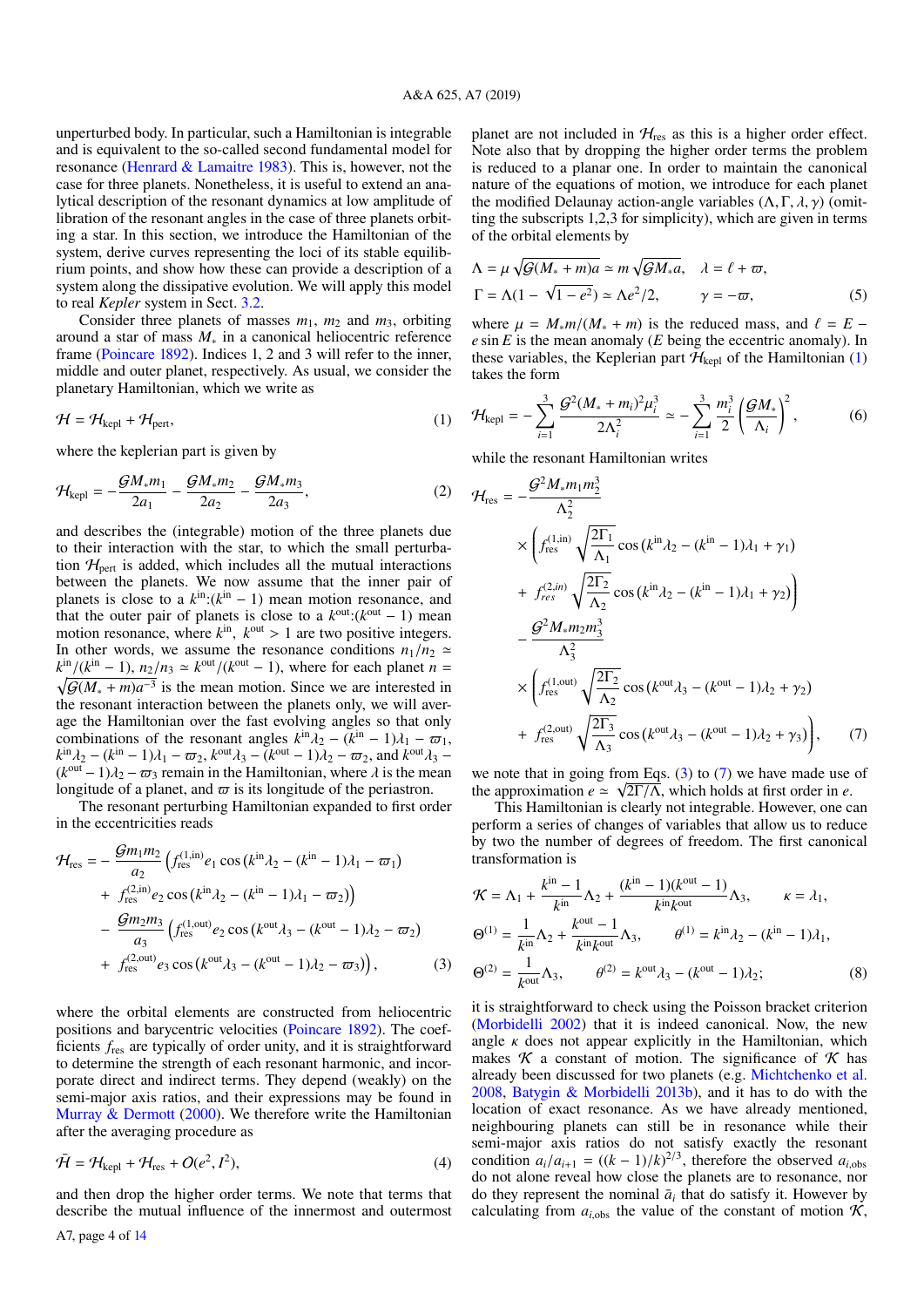and imposing in the formula

$$
\frac{\mathcal{K}}{\Lambda_3} = \frac{\mu_1}{\mu_3} \sqrt{\frac{M_* + m_1 a_1}{M_* + m_3 a_3}} + \frac{k^{\text{in}} - 1}{k^{\text{in}}} \frac{\mu_2}{\mu_3} \sqrt{\frac{M_* + m_2 a_2}{M_* + m_3 a_3}} + \frac{(k^{\text{in}} - 1)(k^{\text{out}} - 1)}{k^{\text{in}} k^{\text{out}}},
$$
\n(9)

the condition of exact resonance,  $a_i/a_{i+1} = ((k-1)/k)^{2/3}$ , for all pairs  $i = 1, 2$ , we derive the nominal value of  $\bar{\Lambda}_3$ . From this, one easily obtains  $\bar{a}_3$  from  $\bar{a}_3 = (\bar{\Lambda}_3/m_3)^2/(GM_*)$ , and then recursively  $\bar{a}_2 = ((k^{\text{out}} - 1)/k^{\text{out}})^{2/3} \bar{a}_3$ , and finally  $\bar{a}_1 = \frac{((k^{\text{in}} - 1)/k^{\text{in}})^{2/3} \bar{a}_2}{(k^{\text{in}} - 1)^{1/3}}$ .

It is worth briefly recalling here why even in resonance the planets' semi-major axes do not coincide exactly with their nominal values. As an example, for the inner planet, the condition for resonance is that the resonant angle  $k^{\text{in}}\overline{\lambda}_2 - (k^{\text{in}} - 1)\lambda_1 - \overline{\omega}_1$  is librating, 0 ∼  $k^{\text{in}}\lambda_2 - (k^{\text{in}} - 1)\lambda_1 - \omega_1 = k^{\text{in}}n_2 - (k^{\text{in}} - 1)n_1 - \omega_1$ , which together with the condition of exact nominal resonance  $k^{\text{in}}n_2 - (k^{\text{in}} - 1)n_1 = 0$  would imply  $\dot{\varpi}_1 \sim 0$ ; however from the Hamiltonian (Eq. [\(7\)](#page-3-2)) we have  $\bar{\omega}_1 = -\gamma_1 \propto \Gamma_1^{-1/2} \sim 1/e_1$  which grows as  $e_1 \searrow 0$ , meaning that at low eccentricities  $\dot{\varpi}_1 \neq 0$ , which in turn forces  $k^{\text{in}}\lambda_2 - (k^{\text{in}} - 1)\lambda_1 = k^{\text{in}}n_2 - (k^{\text{in}} - 1)n_1 \neq 0$ in order to maintain the libration of the resonant angle. The resonant equilibrium points will therefore correspond to semi-major axes  $a_i$  which may well deviate farther and farther from  $\bar{a}_i$  as  $e_i$  approaches 0. We can however already greatly simplify the calculations given that we will only consider deviations of the semi-major axis ratios from the nominal ones of no more than 5% (moreover, very small values of the eccentricities are observationally disfavoured for *Kepler* systems, [Hadden & Lithwick](#page-12-26) [2017\)](#page-12-26). In this limit, we can expand the Keplerian part to second order in  $δΛ<sub>i</sub> = Λ<sub>i</sub> - Ā<sub>i</sub>$ , where  $\bar{Λ}<sub>i</sub> = μ<sub>1</sub> \sqrt{G(M<sub>*</sub> + m<sub>i</sub>)\bar{a}<sub>1</sub>}$  is the nominal resonant value of  $\Lambda$ <sub>*i*</sub>, and write

$$
\mathcal{H}_{\text{kepl}} = -\sum_{i=1}^{3} \frac{\mathcal{G}^2 (M_* + m_i)^2 \mu_i^3}{2} \times \left( \frac{1}{\bar{\Lambda}_i^2} - 2 \frac{1}{\bar{\Lambda}_i^3} \delta \Lambda_i + 3 \frac{1}{\bar{\Lambda}_i^4} \delta \Lambda_i^2 + O(\delta \Lambda_i^3) \right), \tag{10}
$$

<span id="page-4-2"></span>which, inserting the definition of  $\delta \Lambda_i$  and dropping the unimportant constant term and the higher order terms, reduces to:

$$
\mathcal{H}_{\text{kepl}} = \sum_{i=1}^{3} \left( 4\bar{n}_i \Lambda_i - \frac{3}{2} \bar{h}_1 \Lambda_i^2 \right),\tag{11}
$$

where  $\bar{n}_i = \sqrt{\mathcal{G}(M_* + m_i)/\bar{a}^3}$  is the nominal mean motion and  $\bar{h}_i = \bar{n}_i/\bar{\Lambda}_i = 1/(\mu_i \bar{a}_i^2)$  can be interpreted as the inverse of the moment of inertia of a circular orbit around the star. As we will see below, for the purposes of our study, considering the expanded Keplerian Hamiltonian up to order  $O(\delta\Lambda^2)$  does not introduce any significant inaccuracy in our calculations. Concerning the resonant Hamiltonian (Eq. [\(7\)](#page-3-2)), we can evaluate it at the nominal values  $\Lambda = \overline{\Lambda}$  as it is already of order  $O(e)$ .

Finally, one last canonical change of variable is made:

$$
\Omega = \Theta^{(1)} + \Theta^{(2)} - (\Gamma_1 + \Gamma_2 + \Gamma_3), \quad \theta' = \theta^{(1)},
$$
  
\n
$$
\Psi_1^{(1)} = \Gamma_1 + \Gamma_2 + \Gamma_3 - \Theta^{(2)}, \qquad \psi_1^{(1)} = \theta^{(1)} + \gamma_1,
$$
  
\n
$$
\Psi_1^{(2)} = \Theta^{(2)}, \qquad \psi_1^{(2)} = \theta^{(2)} + \gamma_2,
$$
  
\n
$$
\Psi_2^{(1)} = -\Gamma_2 - \Gamma_3 + \Theta^{(2)}, \qquad \delta \gamma^{(1)} = \gamma_1 - \gamma_2,
$$
  
\n
$$
\Psi_2^{(2)} = -\Gamma_3, \qquad \delta \gamma^{(2)} = \gamma_2 - \gamma_3.
$$
\n(12)

Again, we see that the new angle  $\theta'$  does not appear in the Hamiltonian, making  $\Omega$  another constant of motion of the system (we note that here  $\Omega$  does not denote the longitude of the node which does not appear in our model, since the problem is planar). We are therefore left with a four-degree-of-freedom Hamiltonian which depends parametrically on the constants of motion  $K$ ,  $\Omega$ . We already mentioned the meaning of  $\mathcal{K}$ ; for  $\Omega$ , one can easily show that  $\mathcal{K} + \Omega = (\Lambda_1 - \Gamma_1) + (\Lambda_2 - \Gamma_2) + (\Lambda_3 - \Gamma_3) \equiv \mathcal{L}$ , the total angular momentum of the system, which is to be expected knowing that it is a conserved quantity.

#### <span id="page-4-4"></span>*2.1. Resonant equilibrium points*

Let us briefly summarise our work so far. We have obtained a 4-degrees-of-freedom Hamiltonian  $\bar{\mathcal{H}}$  which is a function of the actions  $(\Psi_1^{(1)})$  $\mathbf{Y}_1^{(1)}, \mathbf{Y}_1^{(2)}$  $\mathbf{Y}_1^{(2)}, \mathbf{Y}_2^{(1)}$  $\mathbf{Y}_2^{(1)}, \mathbf{Y}_2^{(2)}$  $2^{(2)}$  and the angles  $(\psi_1^{(1)}$  $\psi_1^{(1)}, \psi_1^{(2)}, \delta \gamma^{(1)}, \delta \gamma^{(2)}$ , and depends parametrically on the values of  $K$  and  $\Omega$  (which are linked to the orbital elements as expressed in Eqs.  $(5)$  and  $(12)$ ; the Hamiltonian in these variables reads

<span id="page-4-3"></span>
$$
\tilde{\mathcal{H}} = \mathcal{H}_{\text{kepl}} + \mathcal{H}_{\text{res}},
$$
\n
$$
\mathcal{H}_{\text{kepl}} = \mathcal{H}_{\text{kepl}} \left( \Psi_1^{(1)}, \Psi_1^{(2)}; \mathcal{K}, \Omega \right),
$$
\n
$$
\mathcal{H}_{\text{res}} = \mathcal{H}_{\text{res}} \left( \Psi_1^{(1)}, \Psi_1^{(2)}, \Psi_2^{(1)}, \Psi_2^{(2)}, \psi_1^{(1)}, \psi_1^{(2)}, \delta \gamma^{(1)}, \delta \gamma^{(2)}; \mathcal{K}, \Omega \right),
$$
\n(13)

where the explicit dependence of each term can be obtained by direct substitution. We now consider the stable equilibria of this system. We look for equilibrium points of this Hamiltonian by simultaneously solving the set of equations

<span id="page-4-1"></span>
$$
\frac{\partial \bar{\mathcal{H}}}{\partial \Psi_1^{(1)}} = 0, \quad \frac{\partial \bar{\mathcal{H}}}{\partial \Psi_1^{(2)}} = 0, \quad \frac{\partial \bar{\mathcal{H}}}{\partial \Psi_2^{(1)}} = 0, \quad \frac{\partial \bar{\mathcal{H}}}{\partial \Psi_2^{(2)}} = 0,
$$
\n
$$
\frac{\partial \bar{\mathcal{H}}}{\partial \psi_1^{(1)}} = 0, \quad \frac{\partial \bar{\mathcal{H}}}{\partial \psi_1^{(2)}} = 0, \quad \frac{\partial \bar{\mathcal{H}}}{\partial \gamma^{(1)}} = 0, \quad \frac{\partial \bar{\mathcal{H}}}{\partial \gamma^{(2)}} = 0.
$$
\n(14)

We note that by the functional form of the Hamiltonian, any combination of values in  $\{0, \pi\}$  for the angles immediately satisfies the last line. These are known as the symmetric equilibria. Asymmetric equilibria are possible (e.g. [Beaugé et al.](#page-12-27) [2006\)](#page-12-27), but they do not play a role at the low eccentricities at which we are limiting ourselves here.

Plugging in specific values for the angles in  $\{0, \pi\}$  reduces the problem of solving the four equations that appear in the first line to find the stable equilibria of the system. We note that although the Hamiltonian depends on both  $Ω$  and  $K$ , the latter assumes a natural value for any specific problem at hand (that is, any values of  $m_1$ ,  $m_2$ ,  $m_3$  and of  $k^{\text{in}}$ ,  $k^{\text{out}}$ ) by rescaling the units so that for example  $\bar{a}_1 = 1$ . To trace out the loci of the resonant equilibria, we then simply change the value of  $\Omega$  (which corresponds to changing the angular momentum  $\mathcal{L}$ , at constant  $\mathcal{K}$ ) and solve Eq. [\(14\)](#page-4-1) to find  $(\Psi_1^{(1)})$  $\mathbf{y}_{1,\text{eq}}^{(1)}, \mathbf{\Psi}_{1,\text{eq}}^{(2)}$  $y_{1,eq}^{(2)}, \Psi_{2,eq}^{(1)}$  $\mathbf{Y}_{2,\text{eq}}^{(1)}, \mathbf{Y}_{2,\text{eq}}^{(2)}$  $\chi^{(2)}_{2,\text{eq}}$ , which are then translated into orbital elements working backwards through the canonical transformations.

<span id="page-4-0"></span>We show in Fig. [2](#page-5-1) one example of equilibrium curves for three equal-mass planets down to eccentricities of order  $10^{-3}$ , where we also show that the expanded Keplerian Hamiltonian provides an accurate description of the system. These curves are then matched against the result of full *N*-body numerical simulations of a system with the same physical parameters which starts deep in resonance and evolves dissipatively so to slowly follow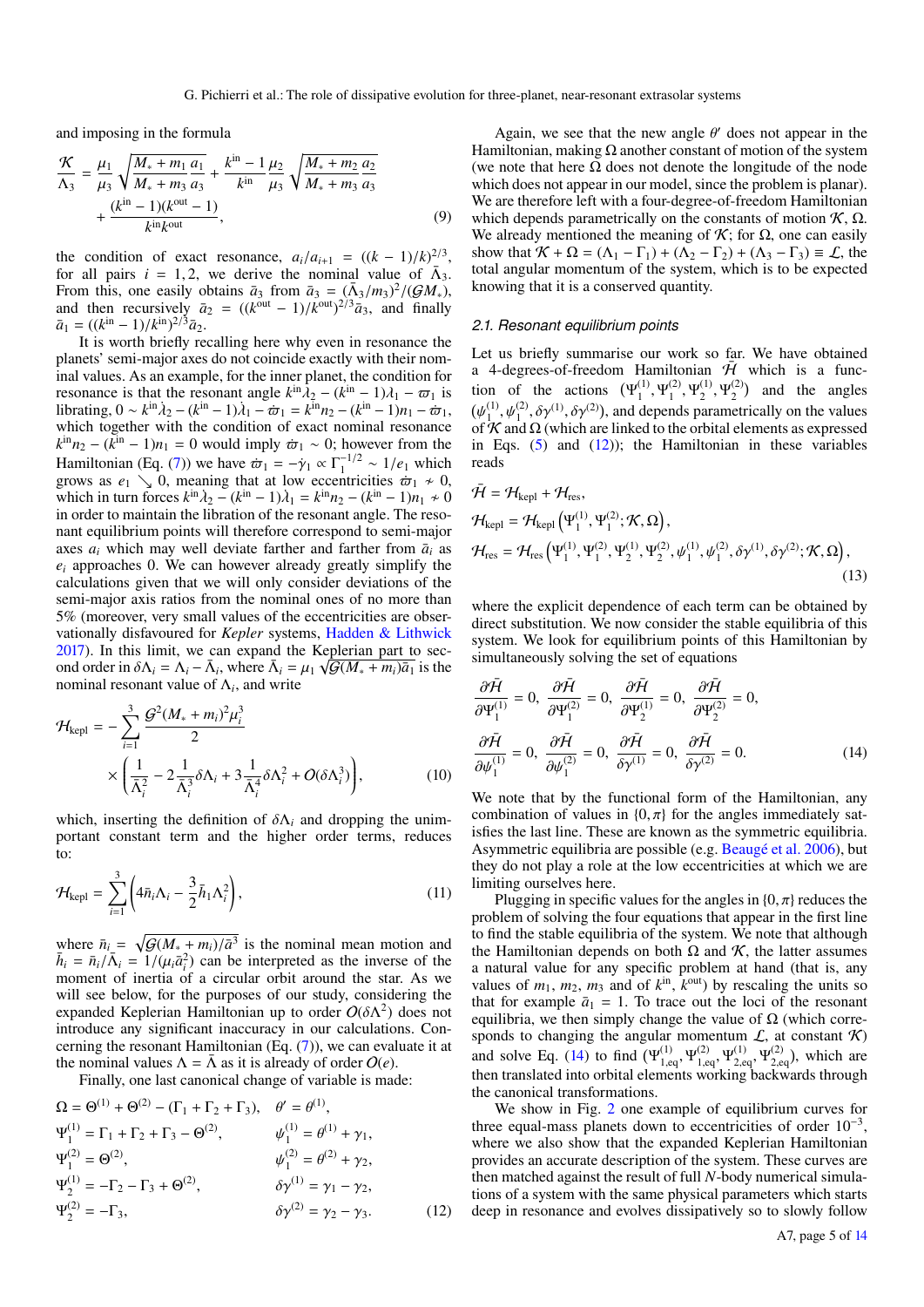

<span id="page-5-1"></span>[Fig. 2.](http://dexter.edpsciences.org/applet.php?DOI=10.1051/0004-6361/201935259&pdf_id=0) Equilibrium curves showing the loci of the stable resonant equilibrium points calculated as explained in the text, in the case of a 3:2 – 3:2 mean motion resonance chain, with  $m_1 = m_2 = m_3 = 10^{-4} M_*$ . The full curves are calculated using the expanded Keplerian Hamiltonian (Eq. [\(11\)](#page-4-2)), while the dashed curves are calculated using the unexpanded Keplerian Hamiltonian (Eq. [\(6\)](#page-3-4)), showing very little difference down to very small eccentricities and for reasonable values of the nearly exactly resonant semi-major axis ratio. The location of the nominal resonant semi-major axis ratio  $(3/2)^{2/3}$  is shown by a vertical orange line. We also superimpose the numerically computed evolution of a three-planet system deep in the 3:2 mean motion resonance (for both pairs) and undergoing dissipative evolution depicted with transparent lines: the system follows the locations of the equilibrium points, which are close to the curves calculated analytically.

the resonant equilibrium points (transparent lines)<sup>[3](#page-5-2)</sup>. These *N*-body integrations with the addition of dissipative effects will be detailed below in Sect. [3.3.](#page-7-1)

## <span id="page-5-4"></span>*2.2. Resonant repulsion for three-planets systems*

The equilibrium curves in the  $a_{i+1}/a_i$  vs.  $e_i$  plane show that the resonant repulsion during energy dissipation is expected also for three-planets systems. For systems of two planets, it is well known that for first order resonances the resonant equilibria always reside wide of the exact resonant ratio of the semimajor axes. That is, because the resonant condition requires  $k\lambda_2 - (k-1)\lambda_1 - \varpi_{1,2} \simeq 0$  and since the perihelion precession is always retrograde,  $\dot{\varpi}_{1,2} < 0$ , one necessarily has  $k\lambda_2 - (k 1)\lambda_1 < 0$ , that is  $a_2/a_1 > (k/(k-1))^{2/3}$ . More concretely, at low enough eccentricities and at semi-major axis ratios close to the nominal ones, one finds directly using the resonant Hamiltonian expanded to first order in *e* that  $\dot{\varpi}_1 = \alpha f_{\text{res}}^{(1)} n_1(m_2/M_*) e_1^{-1}$ ,  $\dot{\varpi}_2 = -f_{\text{res}}^{(2)} n_2(m_1/M_*) e_2^{-1}$  with  $f_{\text{res}}^{(1)} < 0$ ,  $f_{\text{res}}^{(2)} > 0$ : this means that the lower are the eccentricities, the wider are the equilibria from the exact commensurability. At higher eccentricities the secular terms, of  $O(e^2)$ , become more important, and they contribute a positive contribution (that is constant in  $e$ ) in  $\dot{\varpi}$ ; however, one still finds  $\dot{\varpi}_{1,2}$  < 0 at higher eccentricities as well (e.g. [Pichierri](#page-12-17) [et al.](#page-12-17) [2018\)](#page-12-17).

For systems with three planets, since we used a first order expansion in *e* in the analytical model and therefore we are not including the mutual interaction between the inner planet and the outer planet, the perihelion precession will still be retrograde and it will remain true that for each pair of planets the resonant equilibria lie wide of the exact nominal resonance, and that, in the limit of small enough eccentricities, the separations grow with diminishing eccentricities. This is indeed what we see in Fig. [2,](#page-5-1)

where the analytically computed resonant equilibria agree very well with our numerical simulations<sup>[4](#page-5-3)</sup>.

Consider now a resonant three-planet system that is close to some resonant equilibrium point and is subjected to (tidal) dissipation. Assuming that the dissipative evolution is slow compared to that of the resonant variables, which has a characteristic timescale given by the libration period at vanishing amplitude of libration, the system will remain bound to the equilibrium curves. Since the eccentricities are damped by the dissipation, we conclude that the semi-major axes are expected to diverge. We also conclude that systems of three planets that are close to a given first-order mean motion resonance but for which one or both pairs is narrow of the resonance can only be explained by a resonant configuration if the amplitude of libration around the resonant equilibrium point is large, and temporarily takes the planets to period ratios that are lower than the exact resonant period ratios.

We finally note here a property of these curves that will be used later. The Hamiltonian (Eq.  $(13)$ ) can be rescaled by a parameter which encapsulates all of the information regarding how the dynamics scales with mass ratios and physical sizes of the orbits. This is analogous to the rescaling found in Batygin  $\&$ [Morbidelli](#page-12-20) [\(2013b\)](#page-12-20) for the 2-planets case, and only works when using an expanded Hamiltonian and for semi-major axes close to the nominal resonant ones, which are our working assumptions anyway. Therefore, after rescaling all planetary masses by a certain factor  $\tilde{m}$ , the corresponding loci of the resonant equilibria are also simply rescaled, and can be immediately calculated. More specifically, one can easily see that for given semi-major axis ratios, the values of the eccentricities that correspond to the resonant equilibrium point are just rescaled by  $\tilde{m}$ , since the eccentricities and the planetary masses appear as a product in the perturbing Hamiltonian. This can be easily understood using the previous formula  $\dot{\varpi} \propto (m_{pl}/M_*)e^{-1}$ , and noticing that fixing the semi-major axis ratio ultimately fixes  $\dot{\varpi}$  by the resonance condition; therefore, rescaling the planetary masses, at fixed  $\vec{\omega}_1 = \vec{\omega}_2 = \vec{\omega}_3$  (i.e. at constant semi-major axis ratios), the eccentricities are simply rescaled by the same factor. This implies that for a given equilibrium configuration of the semimajor axis ratio  $a_{2,\text{eq}}/a_{1,\text{eq}}$ , the corresponding equilibrium of the ratio  $a_{3,eq}/a_{2,eq}$  will be independent of  $\tilde{m}$ , that is independent of the absolute value of the planetary masses. Only the ratios  $m_1/m_2$  and  $m_2/m_3$  are significant, meaning that if one changes one of these ratios, the equilibrium in  $a_{3,eq}/a_{2,eq}$  corresponding to the same  $a_{2,\text{eq}}/a_{1,\text{eq}}$  will have changed (see [A](#page-13-1)ppendix A for an explicit presentation of this rescaling procedure).

# <span id="page-5-0"></span>**3. A scenario for dissipative evolution of three-planet systems**

In this section, we select near-resonant systems of 3 planets from the NASA Exoplanet Archive catalogue, and discuss whether or not their observed orbital configuration is compatible with the dynamical evolution driven by the following physical processes. As we already mentioned, planets are expected to dynamically interact with the protoplanetary disc in which they formed. This has two effects: a damping of the eccentricities (and

<span id="page-5-2"></span>We note that even away from nominal resonance all four resonant angles can continue to librate when the system is sufficiently close to the resonant equilibrium point, unlike what has been erroneously stated in Sect. 4 of [Batygin & Morbidelli](#page-12-9) [\(2013a\)](#page-12-9).

<span id="page-5-3"></span><sup>4</sup> At higher eccentricities the main term which might shift the equilibria in  $a_2/a_1$ ,  $a_3/a_2$  to the left of exact resonance is the second order (secular) term which describes the interaction between the inner planet and outer planet; however, we checked that adding this term to the Hamiltonian, even at high eccentricities and for a very massive outer planet the picture does not change.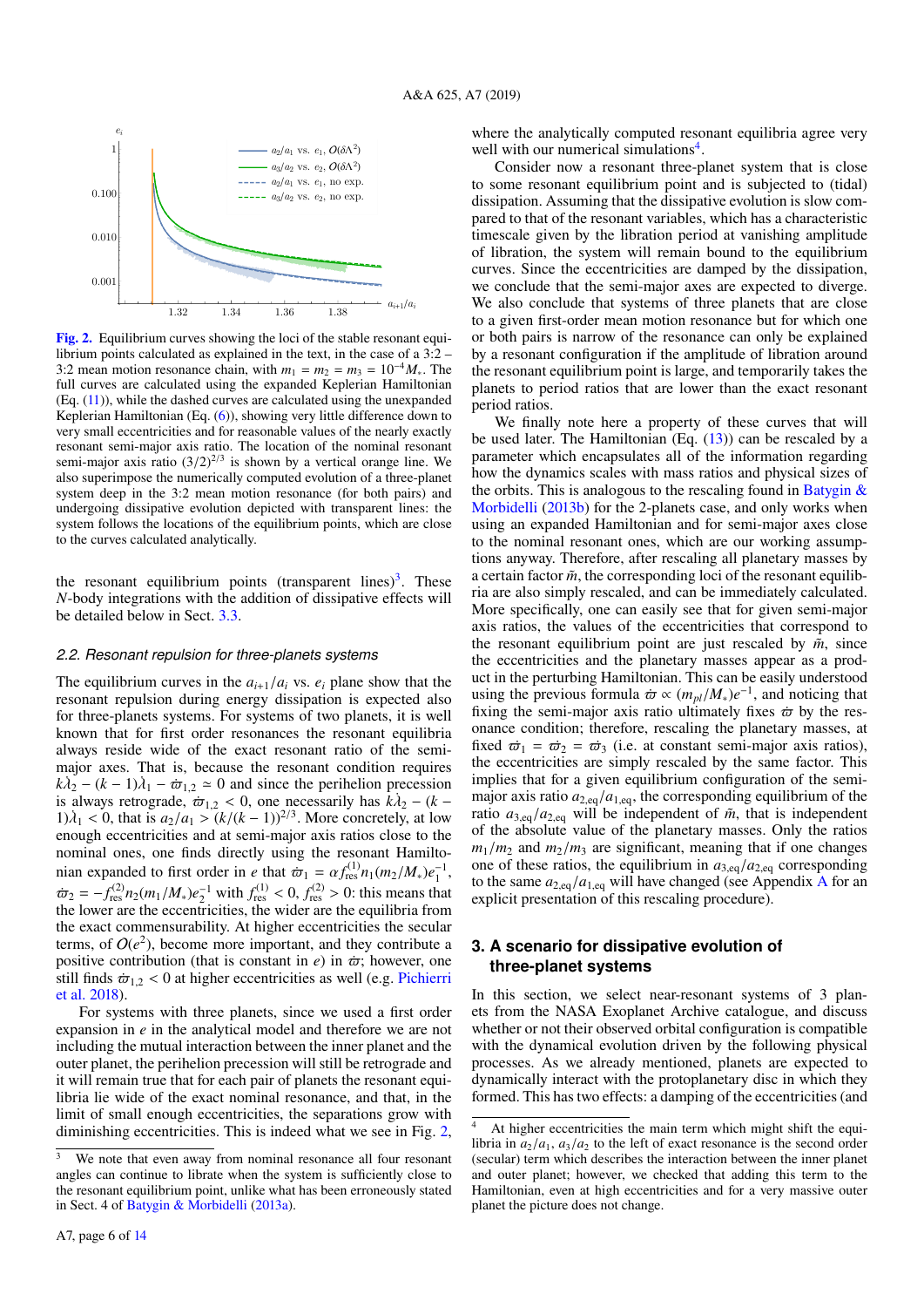inclinations), and an exchange in angular momentum between the planets and the disc which causes the planets' semi-major axes to change (planetary migration). Planets captured in mean motion resonance are usually attributed to inward migration (that is, the planet looses orbital angular momentum to the disc), and we will consider this case in this paper, but these results are general to any form of convergent evolution. In our implementation, when the inner planet reaches the inner edge of the disc, migration is stopped, and the second incoming planet will cross a commensurability with the first; finally, the third planet will cross a commensurability with the second. We note that the timescale over which the eccentricity is damped is usually of order ∼100 times shorter than that over which the semi major axis changes. Planets are therefore expected to approach these commensurabilities with vanishingly low eccentricity. As we can see from Fig. [2,](#page-5-1) however, this configuration with semi-major axis ratio wide of resonance and low eccentricity is very close to the resonant equilibrium points. The planets keep approaching each other and their eccentricities keep increasing due to the curvature of the locus of the equilibrium points in the  $(a_{i+1}/a_i, e_i)$  diagram, until an equilibrium is reached when the damping of *e* balances such resonant eccentricity pumping. This is why planets are expected to be (close to) a resonant equilibrium point in the first place, and a chain of resonances can be formed. The disc is then slowly depleted and the planets maintain their configuration.

Following the depletion of the gas, dissipation is introduced which removes orbital energy at constant angular momentum; this is done here implementing tidal dissipation but again the method is general. During this phase of dissipative evolution, the planets will follow again the equilibrium curves of the resonant Hamiltonian for changing  $Ω$ , this time decreasing their eccentricities and hence increasing the semi major axis ratios  $a_{i+1}/a_i$ for each planet–planet pair. We note that  $\Omega$  changes because K changes (since do the semi-major axes as a consequence of the dissipation of energy) and  $\mathcal L$  has to stay constant for this kind of dissipation.

## <span id="page-6-2"></span>*3.1. Choice of systems*

Recall that the only orbital parameters that are well constrained by transit data are the orbital periods, which allow us to obtain the semi-major axis ratios even without knowing the mass of the star. The orbital periods listed in the NASA Exoplanet Archive catalogue are, for the cases considered below, obtained by fase folding the observed signal. Since we will be considering shortperiod planets this is equivalent to obtaining the proper value of the periods, so that we can directly compare the corresponding observed semi-major axis ratios with the ones coming from our averaged model of resonance<sup>[5](#page-6-0)</sup>. The masses of the planets could be obtained starting from the estimates for the planetary radii, and making use of a scaling relation such as the one found in [Wu & Lithwick](#page-12-18) [\(2013\)](#page-12-18),  $m_{\text{pl}} = 3m_{\oplus}(R_{\text{pl}}/R_{\oplus})$ , where  $m_{\text{pl}}$ ,  $R_{\text{pl}}$  are the mass and radius of the exoplanet, and *R*⊕, *m*<sup>⊕</sup> those of the Earth. However this is only a statistical law and the uncertainties on the mean densities usually preclude accurate estimates for the masses, which are indeed not yet known. We will therefore use the masses as free parameters of our study. In fact, as we already saw, the only significant quantities for our study are the mass ratios between the planet; this follows from the discussion at the



<span id="page-6-1"></span>[Fig. 3.](http://dexter.edpsciences.org/applet.php?DOI=10.1051/0004-6361/201935259&pdf_id=0) Distribution of the (signed) normalised distance from first order mean motion resonances  $\Delta = \frac{k-1}{k} \frac{P_2}{P_1} - 1$  with  $k = 2, 3$  in all exoplanetary systems (yellow) and for three-planet systems (purple). We note a clear peak to the right of the value  $\Delta = 0$  (corresponding to the exact nominal resonance, indicated by a vertical orange line), which is most prominent for  $0 < \Delta \le 0.05$ . Out of the 358 pairs plotted here, there are 123 total pairs in this configuration. For the three-planets systems only, 48 pairs have  $0 < \Delta \leq 0.05$ , out of the 121 shown in the purple histogram.

end of Sect. [2.2.](#page-5-4) In practice, we will choose a total planetary mass  $m_{\text{tot}} = m_1 + m_2 + m_3$  by using for each system the mean planetary radius  $(R_1 + R_2 + R_3)/3$ , the aforementioned scaling relationship from [Wu & Lithwick](#page-12-18) [\(2013\)](#page-12-18) to obtain an average planetary mass  $m_{\text{pl,avg}}$ , and setting  $m_{\text{tot}} = 3m_{\text{pl,avg}}$ . Again, this is simply a choice that we are forced to make in order to run *N*-body simulations, but it does not in any way change our result, which is therefore not sensitive to the uncertainties on the radii (or to the lack of their knowledge, as will be the case for YZ Ceti). Note however that since individual *Kepler* systems seem to show a homogeneity in planetary radii and masses [\(Weiss](#page-12-28) [et al.](#page-12-28) [2018;](#page-12-28) [Millholland et al.](#page-12-29) [2017\)](#page-12-29), this choice likely constitutes a good approximation to the real architecture of these systems.

Given a pair of neighbouring planets with periods  $P_1$  and *P*<sup>2</sup> respectively, which are close to a given first order resonance,  $P_1/P_2 \simeq (k-1)/k$ , one can define (see for example [Lithwick](#page-12-30) [et al.](#page-12-30) [2012;](#page-12-30) [Hadden & Lithwick](#page-12-31) [2014\)](#page-12-31)

$$
\Delta_{k/(k-1)} := \frac{k-1}{k} \frac{P_2}{P_1} - 1,\tag{15}
$$

called the normalised distance from (exact) resonance. When  $\Delta > 0$  the planets reside wide of the  $k : k - 1$  resonance, while when  $\Delta$  < 0 the planets are narrow of the resonance.

[\(2017\)](#page-12-26), see also Fig. [3\)](#page-6-1). Additionally, we will require that  $\Delta > 0$ , We will be selecting planetary systems of three planets with both pairs close to some first order mean motion resonance such that  $|\Delta| \leq 0.05$  holds for both pairs, with  $k = 2, 3$  as they appear to be the most common resonances. We recall that the normalised width of a resonance is of order ~  $(m/M_*)^{2/3}$  [\(Deck](#page-12-32) [et al.](#page-12-32) [2013;](#page-12-32) [Batygin](#page-12-33) [2015\)](#page-12-33), where the average planetary mass for *Kepler* systems is of order  $m \sim 3 \times 10^{-5} M_*$ , and moreover most planets in each system appear to be quite homogeneous in mass [\(Weiss et al.](#page-12-28) [2018;](#page-12-28) [Millholland et al.](#page-12-29) [2017\)](#page-12-29). This gives a typical resonance width of order  $\Delta \sim 10^{-3}$  in normalised units, meaning that in selecting systems with  $0 < \Delta \le 0.05$  we are generously including planetary pairs with separation 50 times larger than the typical resonant width. Moreover, the available data shows that for systems close to mean motion resonance, the distribution of  $\Delta$  favours values between 0 and  $\leq 0.05$  [\(Hadden & Lithwick](#page-12-26) which is justified by our results in the previous section.

Which is justified by our results in the previous section.<br>Of all three-planet systems, only 8 satisfy  $|\Delta| < 0.05$  for both  $\text{P}$  pairs, that is, appear to be close to a multi-resonant chain (they

<span id="page-6-0"></span><sup>&</sup>lt;sup>5</sup> We should remark however that even the periods are not known with arbitrary precision, meaning that there might be small discrepancies in the values that are used in different works. In this paper, we will use the ones listed in the NASA Exoplanet Archive catalogue without considering error bars. This is enough for the scope of our analysis.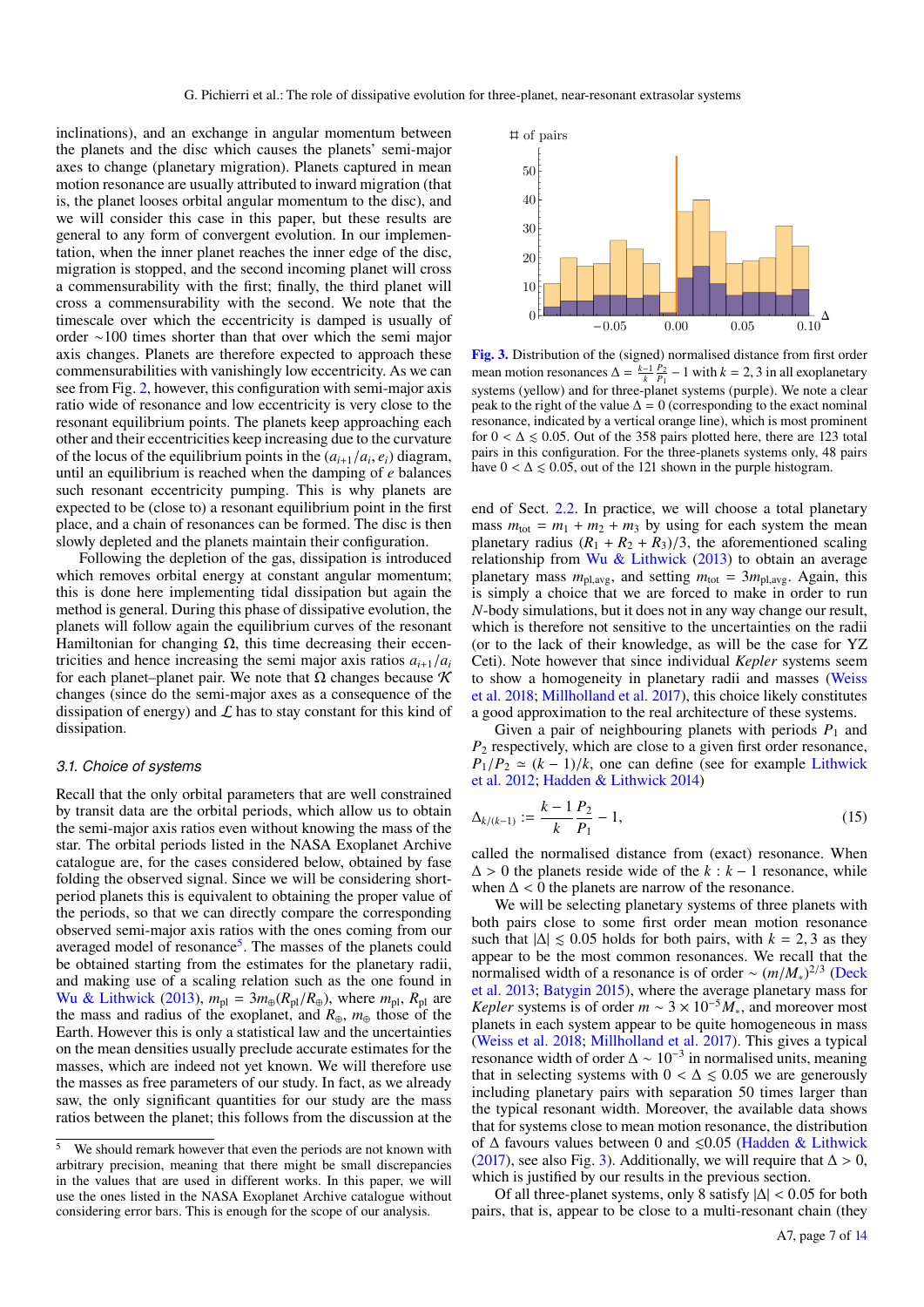

<span id="page-7-2"></span>[Fig. 4.](http://dexter.edpsciences.org/applet.php?DOI=10.1051/0004-6361/201935259&pdf_id=0) Orrery of the three-planets systems sufficiently close to first order mean motion resonances  $k:k-1$  with  $k = 2, 3$ , with a normalised distance to resonance  $|\Delta|$  < 0.05 for both pairs. For each system, we place a circle in correspondence of the period of each planet, and indicate between pairs of planets the first order mean motion resonance in which they are envisioned to reside (below) and the normalised distance to that resonance  $\Delta$  (above); the sign of  $\Delta$  indicates if the pair of planets are narrow ( $\Delta$  < 0) or wide ( $\Delta$  > 0) of the resonance. For our analysis, we will only consider systems for which  $\Delta > 0$  for both pairs (the systems enclosed by a box). The size of the circle is an indication of the estimated radius of the planet (the small dot in the top right corner demonstrates the size of Earth). For YZ Ceti this information is not available, but this does not pose a problem for our study.

are Kepler-31, Kepler-53, Kepler-114, Kepler-207, Kepler-289, Kepler-305, Kepler-326, YZ Ceti). The architecture of these sys-tems is shown in Fig. [4;](#page-7-2) of these, only 3 satisfy  $\Delta > 0$  for both pairs. These are Kepler-31, Kepler-305 and YZ Ceti. For these systems, we consider whether or not their observed orbital configuration can be consistent with the scenario envisioned above.

## <span id="page-7-0"></span>*3.2. Analytical maps*

With our analytical model of resonance at hand, we can construct analytical maps of resonant equilibrium points for different resonant chains and different planetary mass ratios. For the purposes of the current study, we proceed as follows. For an arbitrary system, we assume to have observations for the orbital period ratios and obtain the values of  $k^{(in)}$  and  $k^{(out)}$ . We then pick both mass ratios  $m_2/m_1$  and  $m_3/m_2$  and construct the equilibrium curves as explained in Sect. [2.1](#page-4-4) (in practice, we work with the aforementioned Hamiltonian rescaled by the common planetary mass factor  $\tilde{m}$ , see Appendix [A\)](#page-13-1). Then, we find the resonant equilibrium point (i.e. the value of  $\mathcal{L}$ ) that corresponds to a value of  $a_3/a_1$  equal to the observed semi-major axis ratio, and therefore put  $(a_3/a_1)|_{eq} \equiv (a_3/a_1)|_{obs}$ . The determined value of  $\mathcal L$  fixes the eccentricities of all three planets, since they are all linked by the equilibrium curves.

Recall that we only have one free parameter to select the chosen equilibrium configuration: the angular momentum; however, we have two observables that we want to match, which are both semi-major axis ratios  $a_2/a_1$  and  $a_3/a_2$ . This is unlike the case of only two resonant planets, where one has one free parameter (again the angular momentum  $\mathcal{L}$ ) and only one observable (the single  $a_2/a_1$  ratio): in this case, it would always be possible to find a suiting value of  $L$  which gives a resonant equilibrium configuration such that the semi-major axis ratio is equal to the observed one (provided that the latter is wide of the nominal value  $(k/(k-1))^{2/3}$ ). In the case of three planets, choosing  $\mathcal L$  such

that  $(a_3/a_1)|_{\text{eq}} \equiv (a_3/a_1)|_{\text{obs}}$  automatically fixes the equilibrium values of both semi-major axis ratios  $a_2/a_1$  and  $a_3/a_2$ . Considering for example the corresponding equilibrium  $(a_3/a_2)|_{\text{eq}}$ , we obtain the weighted difference

<span id="page-7-3"></span>
$$
\bar{\delta}(a_3/a_2) := \frac{((a_3/a_2)|_{\text{eq}} - (a_3/a_2)|_{\text{obs}})}{(a_3/a_2)|_{\text{obs}}}
$$
(16)

between  $(a_3/a_2)|_{\text{eq}}$  and the observed value  $(a_3/a_2)|_{\text{obs}}$ . The same can be done for  $a_2/a_1$ , which gives a similar (absolute) result,  $|\bar{\delta}(a_2/a_1)| \simeq |\bar{\delta}(a_3/a_2)|$ . Maintaining this procedure, we loop over different planetary mass ratios.

We applied this procedure to the three systems selected above, starting with Kepler-305, which resides close to a 3:2– 2:1 mean motion resonance chain. First of all, to better represent what these analytical maps intend to show, we draw in Fig. [5](#page-8-0) equilibrium curves (equivalent to those shown in Fig. [2\)](#page-5-1) which describe the locations of the resonant equilibria for this resonant chain and for one specific choice of mass ratios  $m_1/m_2$  =  $m_2/m_3 = 1$ . The observed values of the semi-major axis ratios are indicated by dashed vertical lines; then, we indicate with a red dot the location of the specific equilibrium point that is selected when we impose  $(a_3/a_1)|_{\text{eq}} \equiv (a_3/a_1)|_{\text{obs}}$ ; finally, we obtain  $\bar{\delta}(a_3/a_2)$  as defined in Eq. [\(16\)](#page-7-3) (and similarly for  $\bar{\delta}(a_2/a_1)$ ). As explained above, imposing  $(a_3/a_1)|_{eq} \equiv (a_3/a_1)|_{obs}$ automatically fixes all equilibrium eccentricities *e*1,eq, *e*2,eq, *e*3,eq, and we can store their maximum max{*e*1,eq, *e*2,eq, *e*3,eq} in to better describe the orbital configuration at the selected equilibrium point. We choose to consider the quantity max *e*eq rescaled by a common planetary mass factor  $\tilde{m}$  in order to obtain results that are independent of the planet-to-star mass ratio, since again the latter quantity does not effect equilibrium semi-major axis ratio configurations, and therefore does not affect  $\overline{\delta}(a_3/a_2)$ . Panels a and b in Fig. [6](#page-8-1) are the result of this procedure spanning different planetary mass ratios, showing maps of  $\bar{\delta}(a_2/a_1)$  and max *e*/*m* using the observed semi-major axis ratios of Kepler-305 (the bottom panels c and d show the results of numerical simulations which will be detailed in Sect. [3.3,](#page-7-1) and are only intended to validate the analytical results). We show analogous results for the system YZ Cet, residing close to a  $3:2 - 3:2$  chain, in Fig. [7,](#page-9-0) and for For Kepler-31, a chain (close to the)  $2:1 - 2:1$  mean motion resonances, in Fig. [8.](#page-9-1)

#### <span id="page-7-1"></span>*3.3. Numerical simulations*

In order to check the validity of our analytical calculations, we turned to numerical simulations by performing the following study. We simulated the process of capture into a chain of firstorder mean motion resonances by placing the planets relatively wide of the desired resonances, according to the specific values of  $k^{\text{in}}$  and  $k^{\text{out}}$  of each case, and simulating the effects of the protoplanetary discs by adding fictitious forces which mimic the interaction with the disc [\(Cresswell & Nelson](#page-12-13) [2006,](#page-12-13) [2008\)](#page-12-14) to the *N*-body integrator swift\_symba. To ensure convergent migration for all planetary mass ratios, we stopped the migration of the inner planet by adding at the desired location a so-called planetary trap, which reproduces the effect of the inner edge of the disc and describes a disc cavity around a star [\(Masset](#page-12-34) [et al.](#page-12-34) [2006,](#page-12-34) [Pichierri et al.](#page-12-17) [2018\)](#page-12-17). As we mentioned above, the mass ratios were kept as free parameters. Since again we are interested in mass ratios of order unity, in our simulations we limited ourselves to  $m_1/m_2$  and  $m_2/m_3$  between ~0.2 and ~5, and repeated the same set of simulations.

Recall that the timescale for planetary migration depends on the mass of the planet, meaning that changing the mass ratios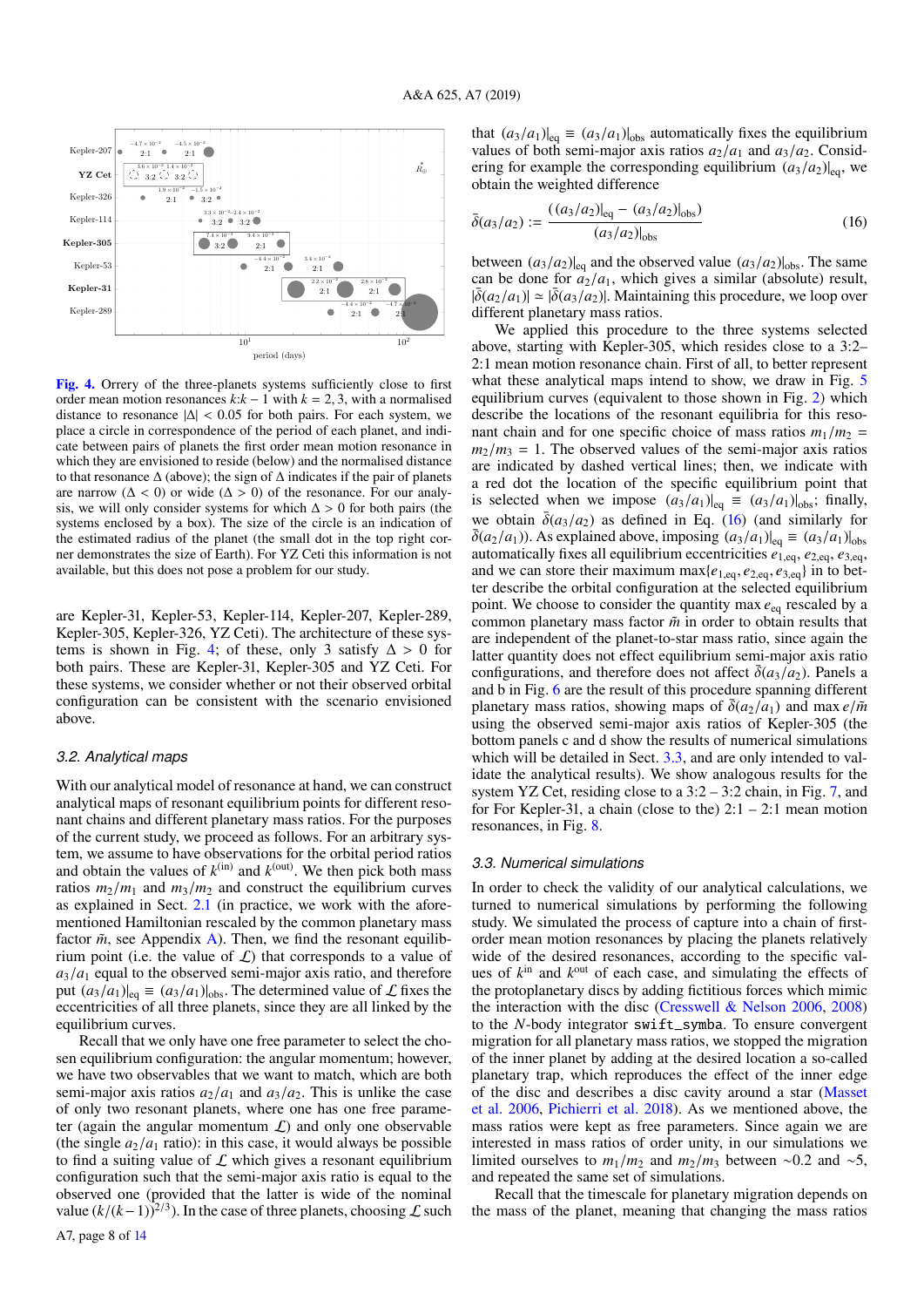#### G. Pichierri et al.: The role of dissipative evolution for three-planet, near-resonant extrasolar systems



<span id="page-8-0"></span>[Fig. 5.](http://dexter.edpsciences.org/applet.php?DOI=10.1051/0004-6361/201935259&pdf_id=0) Locations of the resonant equilibrium points in the  $a_{i+1}/a_i$  vs.  $e_i/\tilde{m}$  planes,  $i = 1, 2$ , for three equal-mass planets in a 3:2 – 2:1 mean motion resonance chain, close to which Kepler-305 resides. Orange vertical lines show the exact nominal commensurability, while dashed vertical lines show the observed  $a_2/a_1$  and  $a_3/a_2$  in the case of Kepler-305. As explained in the text, we select one equilibrium configuration (indicated by the red dot in both panels) by requiring that  $(a_3/a_1)|_{eq} \equiv (a_3/a_1)|_{obs}$ , which automatically fixes all orbital elements  $a_2/a_1$ ,  $a_3/a_2$ ,  $e_1$ ,  $e_2$  and  $e_3$  along the equilibrium curves.



<span id="page-8-1"></span>[Fig. 6.](http://dexter.edpsciences.org/applet.php?DOI=10.1051/0004-6361/201935259&pdf_id=0) *Top row*: analytical maps constructed for Kepler-305 as explained in Sect. [3.2.](#page-7-0) *Panel a*: we plot the quantity  $\bar{\delta}(a_3/a_2)$ , which represents how close the system is now to some resonant equilibrium point, for different mass ratios  $m_1/m_2$  and  $m_2/m_3$  (each point in this plot is constructed by repeating the procedure described in Fig. [5\)](#page-8-0). We notice that  $\bar{\delta}(a_3/a_2)$  changes very little with the mass ratios, and is of the order of ∼0.002. Comparing with Fig. [9,](#page-11-1) we see that this can be the case by pure chance only in ∼15% of randomly generated systems close to the 3:2–2:1 mean motion resonance chain. *Panel b*: we show a map of the quantity max  $e_{eq}/\tilde{m}$  representing the equilibrium orbital configuration that is selected at each fixed value of  $m_1/m_2$  and  $m_2/m_3$  by imposing  $(a_3/a_1)|_{eq} \equiv (a_3/a_1)|_{obs}$ . *Bottom row*: numerical maps constructed for Kepler-305 as explained in Sect. [3.3.](#page-7-1) We show numerical maps of  $\bar{\delta}(a_3/a_2)$  in *panel c* and max  $e_{eq}/\bar{m}$  in *panel d*, analogous to the analytical plots above (over a slightly smaller range of mass ratios for simplicity). These are intended to validate the analytical maps, and show very good agreement between corresponding panels.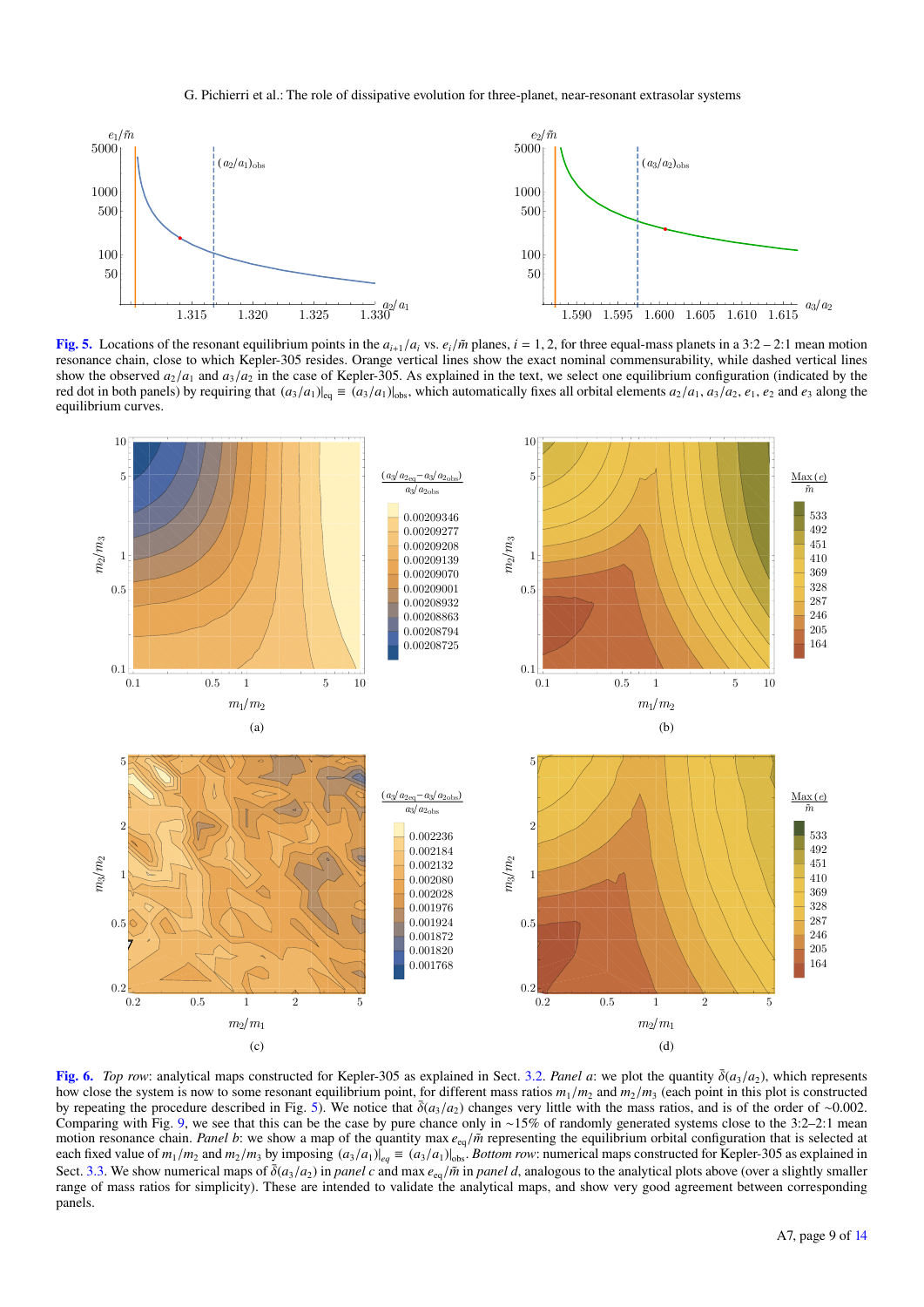

<span id="page-9-0"></span>[Fig. 7.](http://dexter.edpsciences.org/applet.php?DOI=10.1051/0004-6361/201935259&pdf_id=0) Same as in Fig. [6,](#page-8-1) but for the system YZ Cet, residing close to a 3:2–3:2 chain. The value of  $\bar{\delta}(a_3/a_2) \sim 0.01$  across all planetary mass ratios can be matched against the corresponding curve in Fig. [9,](#page-11-1) where we find that ∼80% of randomly generated systems lie this close to the 3:2–3:2 chain.



<span id="page-9-1"></span>[Fig. 8.](http://dexter.edpsciences.org/applet.php?DOI=10.1051/0004-6361/201935259&pdf_id=0) Same as in Fig. [6,](#page-8-1) but for the system Kepler-31. Only analytical maps are shown in this case since in some simulations capture into resonance was unsuccessful due to overstability of the captured state for different planetary mass ratios. As explained in the text, this issue is model-dependent and is not within the scope of our analysis. Moreover, in the simulations where capture was successful, the results agree well with the analytical calculations, showing  $\bar{\delta}(a_3/a_2) \sim 0.003$ . Comparing with Fig. [9](#page-11-1) we see that there is a ~20% probability that Kepler-31 lies this close to the 2:1 – 2:1 chain by pure chance.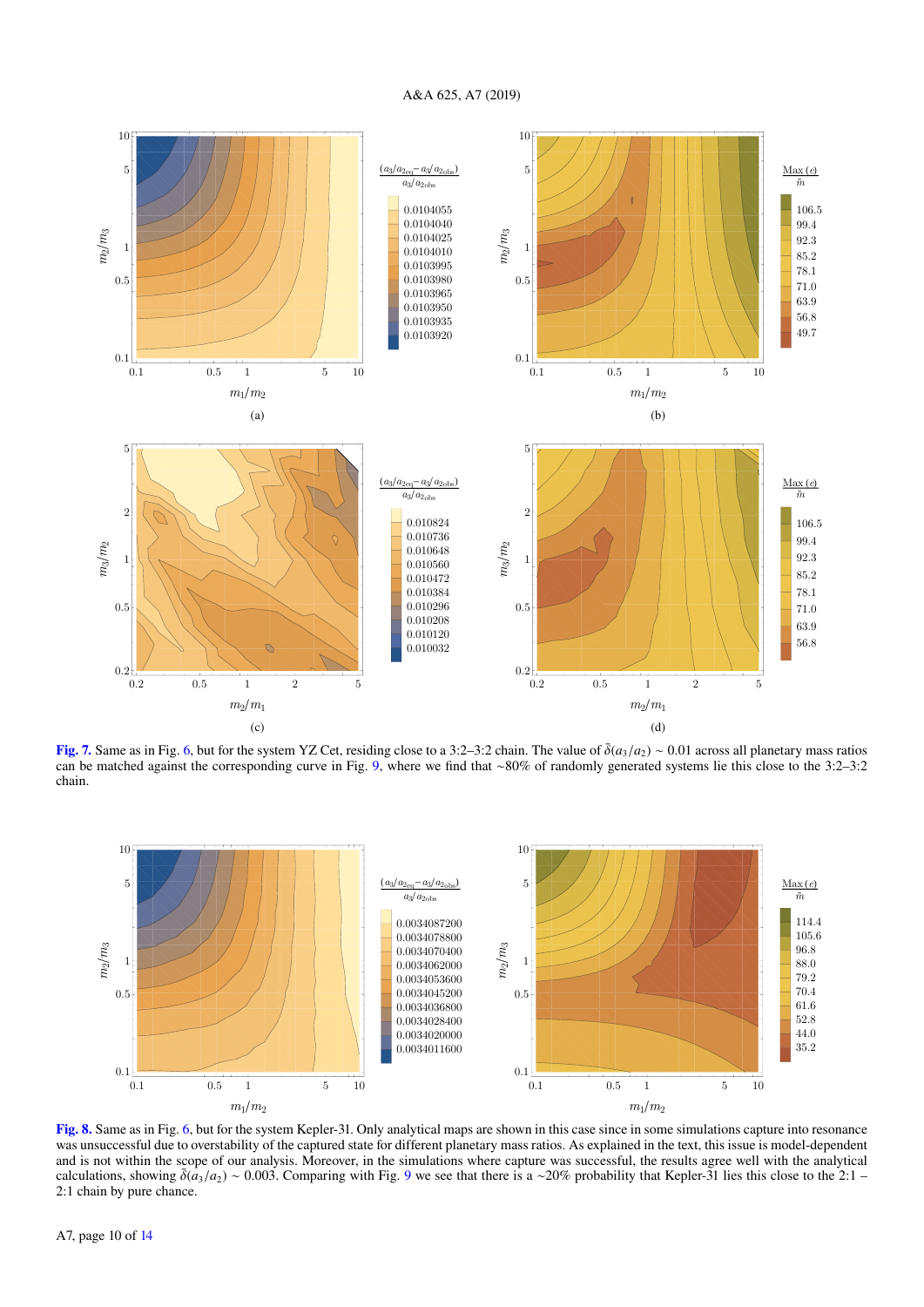will change the relative speeds at which each planet's semi-major axis decreases, which is practically inconvenient. Therefore, we used a fictitious  $\tau_a$  which is kept equal for all planets and constant along the different simulations of resonant capture. This has the sole effect of making it easier to automate the simulations, and does not affect our results. We need only to make sure that at the end of the disc-migration phase the semi-major axis ratios are smaller than the observed ones, since the subsequent evolution dominated by tidal dissipation will only cause the semi-major axis ratios to expand. We note that this is always possible, since one can obtain different final eccentricities at the captured state by changing the ratio of the eccentricity damping  $\tau_e$  and the migration rate  $\tau_a$ , and thus obtain different corresponding equilibrium values of the semi-major axis ratios; the latter approach the exact commensurabilities as the eccentricities grow (Fig. [2\)](#page-5-1), and since for the systems that we are studying both pairs reside wide enough of the nominal resonance, the final eccentricities need not be too high, of order a few 10<sup>-2</sup> for a typical planetary mass of order 10−<sup>5</sup>*M*∗.

After the desired resonant state is obtained, we slowly depleted the gas. Finally, we added the effects of tidal dissipation (following Mardling  $&$  Lin [2002\)](#page-12-35), using arbitrary quality factors for the planets but large enough to ensure that the dissipative evolution be slow compared to the resonant evolution of the two planets' pairs. This allows us to perform efficient integrations without breaking the adiabatic approximation which keeps the system close to the resonant equilibrium points. We note that we have little to no information on the internal structures of exoplanets, so we would not be able to confidently assign realistic eccentricity damping timescales anyway. Moreover, as we have already mentioned, tides are only one example of dissipation (that is, loss of orbital energy *E*) at constant angular momentum  $\mathcal{L}$ , so that these results are in fact generalisable to any dissipative process such that  $\dot{E}$  < 0 and  $\dot{\mathcal{L}}$  = 0. Therefore, a resonant system undergoing any such process is expected to follow the loci of the resonant equilibria, and the divergence of the semi-major axes is obtained as a general result. We now explain how we obtain maps similar to those drawn in the previous section from these numerical simulations.

Consider a choice of the mass ratios, and a simulation of the dissipative evolution of two pairs of resonant planets. The semimajor axis ratios  $a_3/a_1$  and  $a_3/a_2$  will increase in time. When, for two consecutive outputs of the simulation, the ratio  $a_3/a_1$ crosses the observed one  $(a_3/a_1)|_{\text{obs}}$ , we store the corresponding value of  $a_3/a_2$  from the simulation (an average of it at the two consecutive outputs). Since the system might be librating around the equilibrium points with some amplitude, and there are additional short period terms, this will happen many times for a single simulation, and we obtain a list of  $a_3/a_2$  values. Then, we report the average of this list, and again compare this quantity with the observed  $(a_3/a_2)|_{\text{obs}}$  (since they are obtained from the mean period extracted from the data) by computing the relative difference as in Eq.  $(16)$ . We then loop over different choices of planetary mass ratios and obtain a map that can be compared with the analytical maps of the previous section. A similar procedure can be applied to  $a_2/a_1$  (which gives again similar values to that of  $a_3/a_2$  as we mentioned in Sect. [3.2\)](#page-7-0), as well as the quantity max  $e/\tilde{m}$ .

This analysis has been performed for the three selected systems. For Kepler-305 and YZ Cet, we show the resulting plots on the bottom panels c and d of Figs. [6](#page-8-1) and [7](#page-9-0) respectively, and notice very good agreement with the analytical results. The noise that is observed in the panels c relative to the quantity  $\overline{\delta}(a_3/a_2)$ is due to the fact that the numerically simulated systems are

undergoing fast oscillation while they cross the observed value  $(a_3/a_1)|_{\text{obs}}$ , but the typical value of  $\bar{\delta}(a_3/a_2)$  is similar to the one found analytically.

The case of Kepler-31, which resides close to a 2:1–2:1 mean motion resonant chain, is a bit different, since the 2:1 resonance capture might be only temporary if the librations around equilibrium are overstable (Goldreich  $&$  Schlichting [2014\)](#page-12-16). This behaviour has been already investigated thoroughly in the case of two planets [\(Delisle et al.](#page-12-15) [2015,](#page-12-15) [Deck & Batygin](#page-12-36) [2015\)](#page-12-36), however it has been shown to be dependent on the specific implementation of the disc-planet forces, and to disappear in some cases [\(Xu et al.](#page-12-37) [2018\)](#page-12-37). In this work we do not intend to expand on these matters, since the formulas that mimic the planet-disc interactions represent only approximate implementations of the real forces that are felt by the planets from the disc, which themselves remain observationally unconstrained. We therefore take a practical approach, and note that in the numerical simulations where resonant capture was successful (typically for  $m_1/m_2$ ,  $m_2/m_3 \geq$ 1) the numerical results agree very well with the analytical ones; moreover we still observe that the theoretical value of  $\bar{\delta}(a_3/a_2)$ varies extremely little with  $m_1/m_2$  and  $m_2/m_3$  (Fig. [8\)](#page-9-1), so the latter simulations can be considered as enough support for the analytical calculations.

# <span id="page-10-0"></span>**4. Results**

# *4.1. Probabilistic measure of a resonant configuration in Kepler-305, YZ Cet and Kepler-31*

Using the maps of  $\bar{\delta}(a_3/a_2)$  shown in Figs. [6](#page-8-1)[–8](#page-9-1) for the three selected systems Kepler-305, YZ Cet and Kepler-31, we draw the following conclusions. First of all, one might expect that the quantity  $\bar{\delta}(a_3/a_2)$  should change with the different choices of mass ratios, thus allowing one to make a prediction on their (so far unknown) values of  $m_1/m_2$  and  $m_2/m_3$  under the assumption that these systems are indeed in resonance and evolving dissipatively. Follow-up monitoring of these systems could then produce new observations from which to obtain the real masses of the planets, and so validate or disprove the hypothesis. However, in practice we find that these analytical maps show very little dependence on  $m_1/m_2$  and  $m_2/m_3$  spanning reasonable values. Note also that for all three systems  $\overline{\delta}(a_3/a_2)$  is small, but never vanishing, which would represent an analytically computed equilibrium configuration such that  $\overline{\delta}(a_3/a_2) = 0$ , that is, a resonant equilibrium point which satisfies  $(a_3/a_2)|_{\text{eq}} =$  $(a_3/a_2)|_{\text{obs}}$  and  $(a_2/a_1)|_{\text{eq}} = (a_2/a_1)|_{\text{obs}}$ . But even if this happened to be the case, the level curve  $\bar{\delta}(a_3/a_2) = 0$  would still span a broad range of mass ratios: given moreover the uncertainty in the observed period ratios of exoplanetary systems, this would make any determination of  $m_2/m_1$  or  $m_3/m_2$  using observed data, in general, inconclusive.

Secondly, we note that we do obtain in all three cases small values for  $\bar{\delta}(a_3/a_2)$ , meaning that these systems are indeed close to some equilibrium point of the Hamiltonian (Eq.  $(13)$ ) and therefore could potentially reside in a multi-resonant chain. However, these values by themselves do not contain any meaningful information. The quantity  $\bar{\delta}(a_3/a_2)$  should indeed be calibrated if we intend to use it as a measure of the probability that the actual system (with its real unknown eccentricities) is in resonance, which in turn would yield a measure of how consistent the orbital architecture of such a system is with the envisioned scenario described above. To this end, for various resonant chains we randomly generate period ratios of fictional systems such that  $0 < \Delta < 0.05$  for each pair, and extract the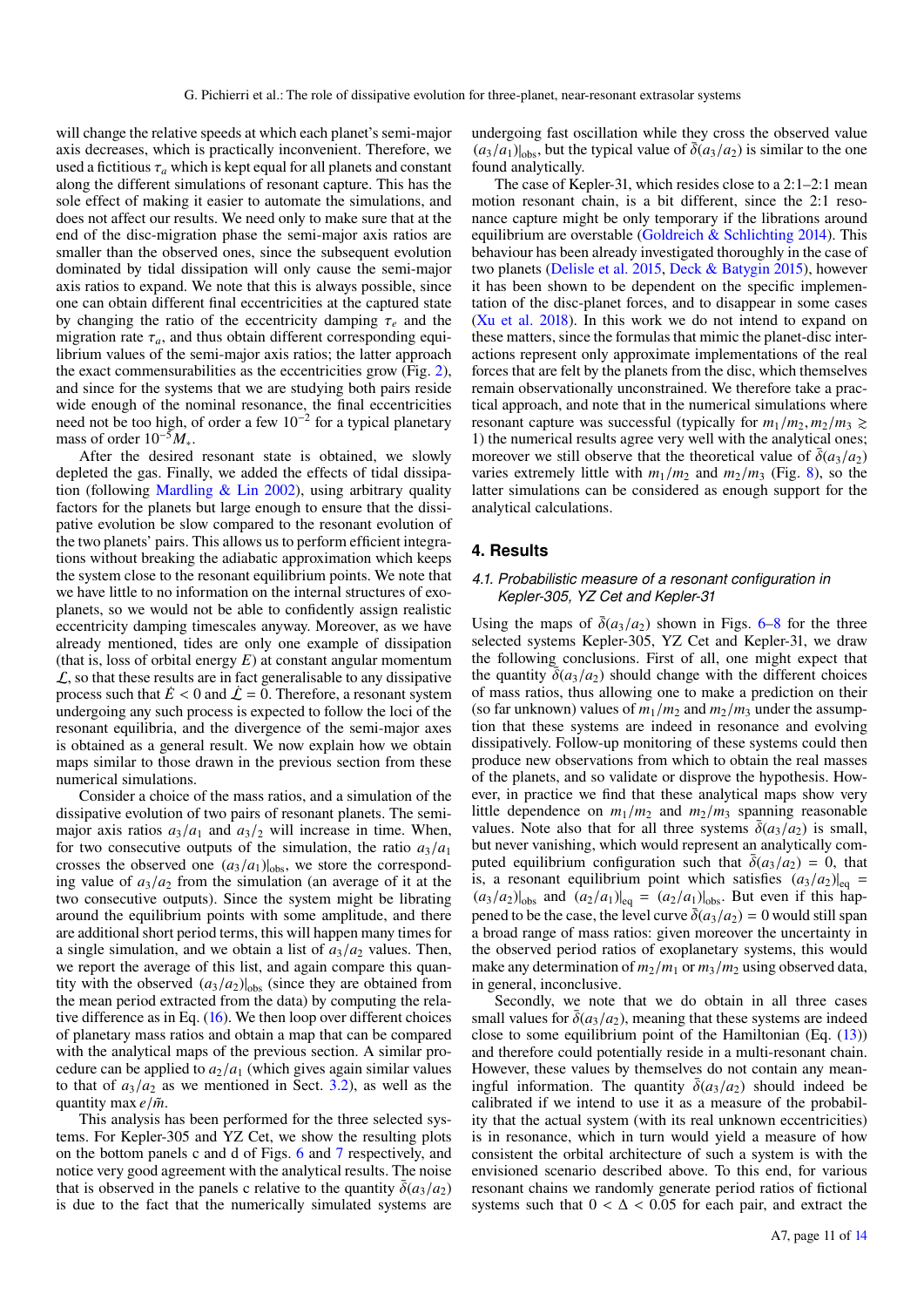

<span id="page-11-1"></span>**[Fig. 9.](http://dexter.edpsciences.org/applet.php?DOI=10.1051/0004-6361/201935259&pdf_id=0)** Cumulative distribution functions for  $|\delta(a_3/a_2)|$  for randomly generated systems close to chains of any possible combinations of the 2:1 and 3:2 mean motion resonances. We indicate the chains that represent selected systems from Fig. [4;](#page-7-2) for each of them, a point indicates the observed  $\bar{\delta}(a_3/a_2)$ . From this, we obtain on the vertical axis the probability that these systems could have this value of  $\overline{\delta}(a_3/a_2)$  by pure chance.

corresponding  $\bar{\delta}(a_3/a_2)$  (calculated for the choice of mass ratios  $m_1/m_2 = m_2/m_3 = 1$  for simplicity, since as we saw above the  $\overline{\delta}(a_3/a_2)$  value depends extremely weakly on the mass ratios). From the cumulative distribution of  $|\bar{\delta}(a_3/a_2)|$  that arises from this procedure we can obtain the probability that any given system has a given (small)  $\overline{\delta}(a_3/a_2)$  purely by chance.

Since we are interested mainly in the 2:1 and 3:2 mean motion resonances, we show in Fig. [9](#page-11-1) these cumulative distributions for systems close to any possible combinations of these resonances. The results show that the proximity of YZ Cet to the 3:2–3:2 resonance is not statistically significant, since in ∼80% of randomly generate systems close to the 3:2–3:2 chain we obtain an equivalent or smaller value of  $\bar{\delta}(a_3/a_2)$ . Instead, Kepler-305 and Kepler-31 are likely to be in resonance at the  $1\sigma$ level (i.e. the probability that their value of  $\overline{\delta}(a_3/a_2)$  is smaller than the determined value by chance is less than 32%): for Kepler-305 there is a ∼15% chance that this particular system lies this close to resonance by chance, while for Kepler-31 the probability is ∼20%.

We should remark that these specific values for the probabilities that each system is this close to exact resonance by chance are calibrated by the choice  $0 < \Delta < 0.05$  for both pairs of planets, which is used in generating the fictional systems. This value is however not arbitrary. For, it must be consistent with the choice made in Sect. [3.1,](#page-6-2) which produced only these three systems with both the inner and outer planet pair this close to first order mean motion resonance: there, the choice  $|\Delta|$  < max  $\Delta$  = 0.05 was dictated by the observation of the location of the peak wide of nominal resonance [\(Hadden & Lithwick](#page-12-26) [2017](#page-12-26) and our Fig. [3\)](#page-6-1), so restricting the interval in ∆ values with smaller max ∆ might have resulted in excluding potential systems. On the other hand, increasing max ∆ in the generation of the fictional systems would have the only effect to decrease the calculated probabilities. Therefore, we conclude that our choice of max  $\Delta = 0.05$  is not arbitrary, and gives a reasonable upper bound to the probabilities that each system finds itself so close to exact resonance by pure chance.

For completeness, we report the observed variation of the three-body Laplace angle  $\varphi_L$  in these systems, since its libration can be in principle a sufficient condition to conclude that they are indeed resonant. For Kepler-305 we checked that the Laplace angle  $\varphi_L = 2\lambda_1 - 4\lambda_2 + 2\lambda_3$  satisfies  $\dot{\varphi}_L \simeq 0.5^\circ$  days<sup>-1</sup> given the observed transits periods; for Kepler-31,  $\varphi_L = \lambda_1 - 3\lambda_2 + 2\lambda_3$  satisfies  $\dot{\varphi}_{\rm L} \simeq 0.1^{\circ}$  days<sup>-1</sup>; finally for YZ Cet,  $\varphi_{\rm L} = 2\lambda_1 - 5\lambda_2 + 3\lambda_3$ satisfies  $\dot{\varphi}_{\rm L} \simeq 9.4^{\circ}$  days<sup>-1</sup>. As we argued in the Introduction, in case of libration of the resonant angles around the equilibrium point (and hence libration of the Laplace angle) the average of the  $(a, e)$  oscillation falls on the equilibrium point, while in case of circulation, the average falls off the equilibrium point curve. Consequently, the circulation of the Laplace angle implies that the libration amplitude is larger than the distance of the equilibrium point from the axis  $e = 0$ , and that  $\overline{\delta}(a_3/a_2)$  cannot be zero. However, this does not mean that the system did not reach that point via divergent migration: being the  $(a, e)$  equilibrium so close to to  $e = 0$ , even a minute perturbation can induce circulation of the Laplace angle. Hence the libration of the Laplace angle is a sufficient but not necessary condition to conclude that a system's dynamical history has been shaped by resonant capture and subsequent resonant repulsion driven by dissipation.

# *4.2. The 5:4 – 4:3 resonant chain on Kepler-60 and other near-resonant systems with k* > *3*

While in this work we have concentrated on the 2:1 and 3:2 mean motion commensurabilities, it is worthwhile to point out that more compact resonant chains are possible, and Kepler-60 represents a notable example. This system hosts three planets with mean observed periods of  $\approx$  5.49,  $\approx$  8.29 and  $\approx$  16.74 days respectively. Their masses have been constrained via TTV to be  $\simeq$  4  $M_{\oplus}$  for all planets [\(Jontof-Hutter et al.](#page-12-38) [2016\)](#page-12-38). The mean motions of the planets satisfy  $4\lambda_1 - 8\lambda_2 + 4\lambda_3 \simeq -0.02^\circ$  days<sup>-1</sup> , hinting at a resonant configuration. Indeed, Goździewski et al. [\(2016\)](#page-12-39) found that the TTV signal for these planets is consistent with a true three-body Laplace-like resonance as well as a chain of 5:4–4:3 two-body mean motion resonances. Using the system's parameters we can find a resonant equilibrium con-figuration as in Sect. [3.2,](#page-7-0) by imposing  $a_3/a_1$  to be equal to the observed  $(a_3/a_1)|_{\text{obs}}$ . This gives  $\bar{\delta}(a_3/a_2)$  of order  $4 \times 10^{-5}$ . Using an analogous argument to that of Fig. [9,](#page-11-1) we find that there is only a 0.25% probability that Kepler-60 lies this close to a 5:4–4:3 resonant chain by pure chance. The eccentricities that we find at the selected resonant equilibrium point are of order  $e_1 \approx 0.02$ ,  $e_2 \approx 0.03$ ,  $e_3 \approx 0.01$  for the observed planetary masses. These numbers are quite close to the ones consistent for the two-body mean motion resonance chain solution found in Goździewski et al. [\(2016\)](#page-12-39). Note in passing that their solution is for non-vanishing libration amplitude of the four resonant angles (however their mean values are the same found here for a stable resonant equilibrium).

For completeness, we cite other near-resonant systems of three planets with  $k > 3$  that are found in the catalogue. The only ones which satisfy our criterion  $|\Delta|$  < 0.05 for both pairs are K2-239 (close to a 3:2–4:3 chain), Kepler-289 (close to a 2:1– 2:1 chain), Kepler-226 (close to a 4:3–3:2 chain) and Kepler-431 (close to a 5:4–4:3). Of these, only the latter two satisfy  $\Delta > 0$ for both pairs.

## <span id="page-11-0"></span>**5. Conclusions**

In this work, we have generalised the formalism of dissipative divergence of resonant orbits to multi-resonant chains. The analytical study performed in Sect. [2](#page-2-1) allows us to predict the orbital configurations of systems of planets deep in a chain of first order mean motion resonances, and therefore, even though at a lesser degree of precision, of systems that are in resonance with a finite amplitude of libration. Then, we showed in Sect. [2.2](#page-5-4) that under the effect of slow dissipation a nearly-resonant system is expected to follow the loci of the equilibrium points of the resonant Hamiltonian (Eq.  $(13)$ ) maintaining the amplitude of libration in an adiabatic manner. Therefore, if the orbital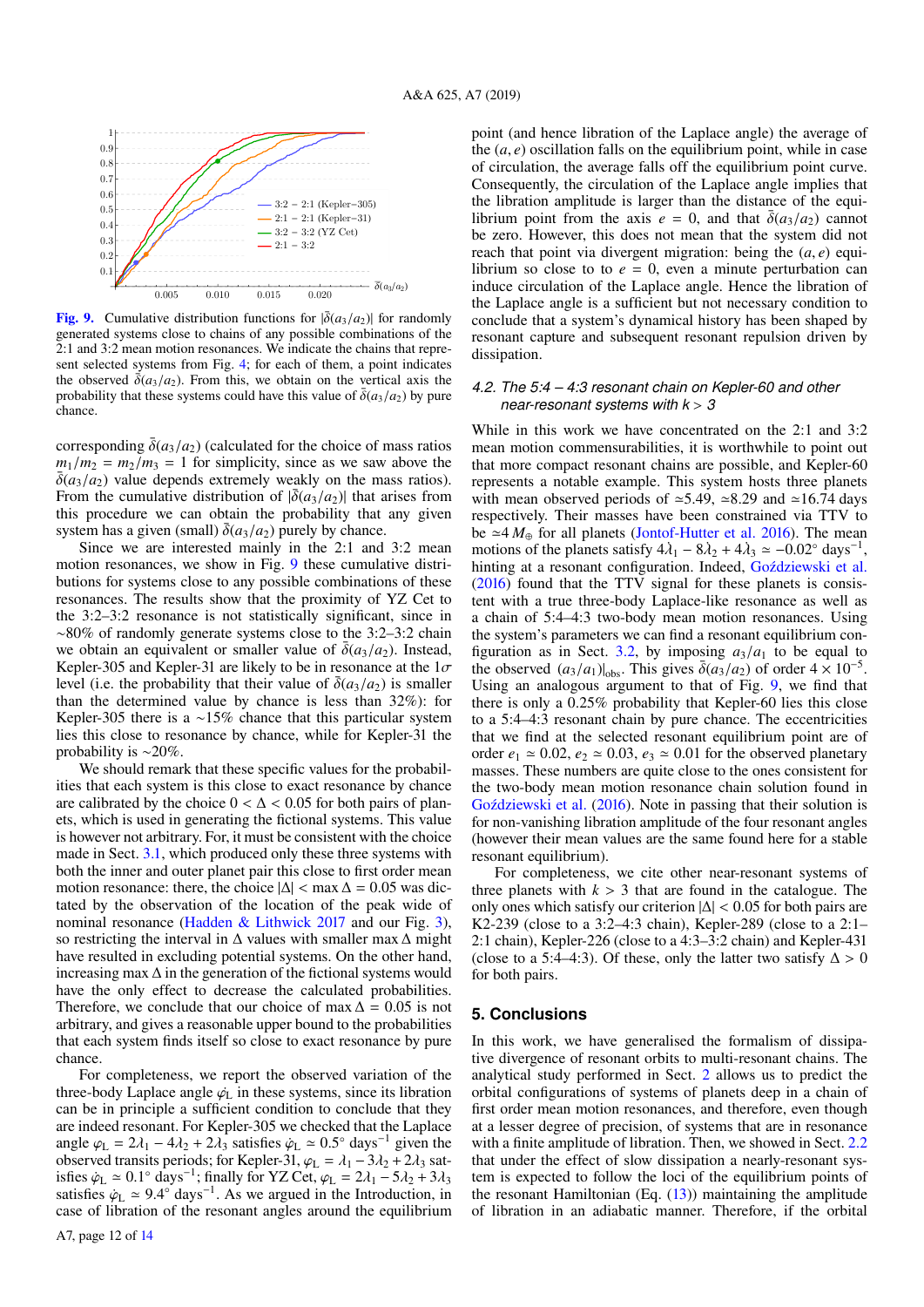architecture of a system is found near one of these equilibrium points, it is strongly suggestive that the envisioned scenario of slow convergent orbital migration leading to capture into resonance and subsequent orbital divergence due to dissipative evolution really occurred for the system. In the light of the results presented above, we can draw the following conclusions.

On the one hand, we must face the fact that the orbital architecture of a significant fraction of the systems of three planets is actually not consistent with these physical mechanisms. More precisely, the majority of the systems are not close to resonance, implying that either they never captured in resonance in the first place, or they escaped from resonance due to a violent instability [\(Izidoro et al.](#page-12-40) [2017\)](#page-12-40) losing any memory of their resonant dynamical past. To ponder these two possibilities, consider first of all that some form of orbital transport is expected to take place: for example, the majority of planets with  $R_{\text{pl}} \geq 1.6 R_{\oplus}$ have H/He gaseous atmospheres that cannot be explained by production of volatiles after the formation of the planet [\(Rogers](#page-12-41) [2015\)](#page-12-41), implying that these planets formed while the protoplanetary disc was still present. The associated planet–disc interaction would then force the planets' orbital elements to change, in other words, force the planets to migrate. However, orbital migration may not be convergent [\(Migaszewski](#page-12-42) [2015,](#page-12-42) [2016\)](#page-12-43), that is, not leading to resonant capture. Moreover, some mechanisms have been proposed to inhibit the capture even in the case of convergent migration, such as turbulence in the disc or *e*-dependent migration rates. Nevertheless, these processes alone do not adequately explain the lack of resonance in the exoplanet sample (e.g. [Batygin & Adams](#page-12-44) [2017;](#page-12-44) [Deck & Batygin](#page-12-36) [2015;](#page-12-36) [Xu et al.](#page-12-37) [2018\)](#page-12-37). For these reasons, it is more likely that capture into mean motion resonance is a common outcome of the early epochs of disc-planet interaction, but the subsequent evolution after the disc removal is subject to instabilities which break the compact configuration. This approach seems to be able to reproduce the observed distribution of period ratios if these instabilities are extremely common [\(Izidoro et al.](#page-12-40) [2017\)](#page-12-40). The primary mechanism through which planets are ejected from resonance, however, remains elusive, and a topic of active research.

On the other hand, systems with orbital properties that are compatible with a (near) resonant state do exist in the exoplanet census. These include the already known examples mentioned above of Trappist-1, Kepler-223, GJ867 and Kepler-60, and, potentially, some of the systems analysed in this paper. That is, while it is difficult to prove definitively that a given system is now in resonance in a formal sense (the resonant angles are in libration), in this work we have developed a method to quantitatively test the consistency of a given orbital architecture with a dynamical history characterised by resonant capture and subsequent dissipative evolution. This is achieved through the calculation of the quantity  $\overline{\delta}(a_3/a_2)$  defined in Eq. [\(16\)](#page-7-3), which is obtained directly from the observed semi-major axis ratios and, as we have shown, depends very weakly on the mass ratios between the planets, making the observational uncertainties on the latter quantities irrelevant. Then, using the approach illustrated in Fig. [9,](#page-11-1) this "indicator" can be turned into a quantitative probability that the system is related to the considered resonant chain. In this sense, we have found that there is a ∼15, ∼20 and ∼80% probability that Kepler-305, Kepler-31 and YZ Cet respectively find themselves this close to resonance merely by chance. Multiplying these probabilities we find that there is only a  $\sim$ 2% probability that all three of these systems lie close to resonance just by chance. This suggests strongly that at least some of them should have had a resonant dynamical history. Although the sample is clearly too small to make any meaningful inference, the

probabilities of resonant association that we have found indicate that between 1/3 and 2/3 of the systems with  $0 < \Delta < 0.05$  show memory of the processes of resonant capture; this is consistent with the histogram of Fig. [3,](#page-6-1) where the peak wide of the resonance is about 2 times higher than the underlying random-like flat distribution.

The architecture of many planetary systems observed by transit is not well constrained by observations. Opportunities for more extensive characterisation will come from missions such as the Transiting Exoplanet Survey Satellite (TESS) or the PLAnetary Transits and Oscillations of stars (PLATO), which are designed to target bright stars to allow for follow-up via further ground-based and space-based observations (with methods such as radial velocity). This will allow for a better quantification of planetary masses, radii, ages of the systems and eccentricities. In the light of this augmented perception that we can expect to acquire, our study outlines the groundwork for further dynamical characterisation of the physical processes that shaped the present-day architectures of extrasolar planetary systems.

# **References**

- <span id="page-12-44"></span><span id="page-12-33"></span>Batygin, K. 2015, [MNRAS, 451, 2589](http://linker.aanda.org/10.1051/0004-6361/201935259/1)
- Batygin, K., & Adams, F. C. 2017, [AJ, 153, 120](http://linker.aanda.org/10.1051/0004-6361/201935259/2)
- <span id="page-12-9"></span>Batygin, K., & Morbidelli, A. 2013a, [AJ, 145, 1](http://linker.aanda.org/10.1051/0004-6361/201935259/3)
- <span id="page-12-20"></span>Batygin, K., & Morbidelli, A. 2013b, [A&A, 556, A28](http://linker.aanda.org/10.1051/0004-6361/201935259/4)
- <span id="page-12-7"></span>Batygin, K., Deck, K. M., & Holman, M. J. 2015, [AJ, 149, 167](http://linker.aanda.org/10.1051/0004-6361/201935259/5)
- <span id="page-12-27"></span>Beaugé, C., Michtchenko, T. A., & Ferraz-Mello, S. 2006, [MNRAS, 365, 1160](http://linker.aanda.org/10.1051/0004-6361/201935259/6)
- <span id="page-12-13"></span>Cresswell, P., & Nelson, R. P. 2006, [A&A, 450, 833](http://linker.aanda.org/10.1051/0004-6361/201935259/7)
- <span id="page-12-14"></span>Cresswell, P., & Nelson, R. P. 2008, [A&A, 482, 677](http://linker.aanda.org/10.1051/0004-6361/201935259/8)
- <span id="page-12-36"></span>Deck, K. M., & Batygin, K. 2015, [ApJ, 810, 119](http://linker.aanda.org/10.1051/0004-6361/201935259/9)
- <span id="page-12-32"></span>Deck, K. M., Payne, M., & Holman, M. J. 2013, [ApJ, 774, 129](http://linker.aanda.org/10.1051/0004-6361/201935259/10)
- <span id="page-12-11"></span>Delisle, J.-B., & Laskar, J. 2014, [A&A, 570, L7](http://linker.aanda.org/10.1051/0004-6361/201935259/11)
- <span id="page-12-12"></span>Delisle, J.-B., Laskar, J., Correia, A. C. M., & Boué, G. 2012, [A&A, 546, A71](http://linker.aanda.org/10.1051/0004-6361/201935259/12)
- <span id="page-12-15"></span>Delisle, J.-B., Correia, A. C. M., & Laskar, J. 2015, [A&A, 579, A128](http://linker.aanda.org/10.1051/0004-6361/201935259/13)
- <span id="page-12-0"></span>Fulton, B. J., Petigura, E. A., Howard, A. W., et al. 2017, [AJ, 154, 109](http://linker.aanda.org/10.1051/0004-6361/201935259/14)
- <span id="page-12-1"></span>Gillon, M., Jehin, E., Lederer, S. M., et al. 2016, [Nature, 533, 221](http://linker.aanda.org/10.1051/0004-6361/201935259/15)
- <span id="page-12-2"></span>Gillon, M., Triaud, A. H. M. J., Demory, B.-O., et al. 2017, [Nature, 542, 456](http://linker.aanda.org/10.1051/0004-6361/201935259/16)
- <span id="page-12-16"></span>Goldreich, P., & Schlichting, H. E. 2014, [AJ, 147, 32](http://linker.aanda.org/10.1051/0004-6361/201935259/17)
- <span id="page-12-39"></span>Goździewski, K., Migaszewski, C., Panichi, F., & Szuszkiewicz, E. 2016, [MNRAS, 455, L104](http://linker.aanda.org/10.1051/0004-6361/201935259/18)
- <span id="page-12-31"></span>Hadden, S., & Lithwick, Y. 2014, [ApJ, 787, 80](http://linker.aanda.org/10.1051/0004-6361/201935259/19)
- <span id="page-12-26"></span>Hadden, S., & Lithwick, Y. 2017, [AJ, 154, 5](http://linker.aanda.org/10.1051/0004-6361/201935259/20)
- <span id="page-12-21"></span>Henrard, J., & Lamaitre, A. 1983, [Celest. Mech., 30, 197](http://linker.aanda.org/10.1051/0004-6361/201935259/21)
- <span id="page-12-40"></span>Izidoro, A., Ogihara, M., Raymond, S. N., et al. 2017, [MNRAS, 470, 1750](http://linker.aanda.org/10.1051/0004-6361/201935259/22)
- <span id="page-12-38"></span>Jontof-Hutter, D., Ford, E. B., Rowe, J. F., et al. 2016, [ApJ, 820, 39](http://linker.aanda.org/10.1051/0004-6361/201935259/23)
- <span id="page-12-10"></span>Lithwick, Y., & Wu, Y. 2012, [ApJ, 756, L11](http://linker.aanda.org/10.1051/0004-6361/201935259/24)
- <span id="page-12-30"></span>Lithwick, Y., Xie, J., & Wu, Y. 2012, [ApJ, 761, 122](http://linker.aanda.org/10.1051/0004-6361/201935259/25)
- 
- <span id="page-12-3"></span>Luger, R., Sestovic, M., Kruse, E., et al. 2017, [Nat. Astron., 1, 0129](http://linker.aanda.org/10.1051/0004-6361/201935259/26)
- <span id="page-12-35"></span>Mardling, R. A., & Lin, D. N. C. 2002, [ApJ, 573, 829](http://linker.aanda.org/10.1051/0004-6361/201935259/27)
- <span id="page-12-34"></span>Masset, F. S., Morbidelli, A., Crida, A., & Ferreira, J. 2006, [ApJ, 642, 478](http://linker.aanda.org/10.1051/0004-6361/201935259/28)
- <span id="page-12-25"></span>Michtchenko, T. A., Beaugé, C., & Ferraz-Mello, S. 2008, [MNRAS, 387, 747](http://linker.aanda.org/10.1051/0004-6361/201935259/29)
- <span id="page-12-29"></span>Millholland, S., Wang, S., & Laughlin, G. 2017, [ApJ, 849, L33](http://linker.aanda.org/10.1051/0004-6361/201935259/30)
- <span id="page-12-42"></span><span id="page-12-5"></span>Mills, S. M., Fabrycky, D. C., Migaszewski, C., et al. 2016, [Nature, 533, 509](http://linker.aanda.org/10.1051/0004-6361/201935259/31)
- Migaszewski, C. 2015, [MNRAS, 453, 1632](http://linker.aanda.org/10.1051/0004-6361/201935259/32)
- <span id="page-12-43"></span>Migaszewski, C. 2016, [MNRAS, 458, 2051](http://linker.aanda.org/10.1051/0004-6361/201935259/33)
- <span id="page-12-24"></span>Morbidelli, A. 2002, [Modern Celestial Mechanics: Aspects of Solar System](http://linker.aanda.org/10.1051/0004-6361/201935259/34) [Dynamics](http://linker.aanda.org/10.1051/0004-6361/201935259/34) (London: Taylor & Francis)
- <span id="page-12-23"></span>Murray, C. D., & Dermott, S. F. 2000, [Solar System Dynamics](http://linker.aanda.org/10.1051/0004-6361/201935259/35) (Cambridge, UK: Cambridge University Press)
- <span id="page-12-8"></span>Papaloizou, J. C. B., & Terquem, C. 2010, [MNRAS, 405, 573](http://linker.aanda.org/10.1051/0004-6361/201935259/36)
- <span id="page-12-17"></span>Pichierri, G., Morbidelli, A., & Crida, A. 2018, [Celest. Mech. Dyn. Astron., 130,](http://linker.aanda.org/10.1051/0004-6361/201935259/37) [54](http://linker.aanda.org/10.1051/0004-6361/201935259/37)
- <span id="page-12-22"></span>Poincare, H. 1892, [Les Méthodes nouvelles de la mécanique céleste](http://linker.aanda.org/10.1051/0004-6361/201935259/38) (Paris: Gauthier-Villars et fils)
- <span id="page-12-6"></span>Rivera, E. J., Laughlin, G., Butler, R. P., et al. 2010, [ApJ, 719, 890](http://linker.aanda.org/10.1051/0004-6361/201935259/39)
- <span id="page-12-41"></span>Rogers, L. A. 2015, [ApJ, 801, 41](http://linker.aanda.org/10.1051/0004-6361/201935259/40)
- <span id="page-12-4"></span>Tamayo, D., Rein, H., Petrovich, C., & Murray, N. 2017, [ApJ, 840, L19](http://linker.aanda.org/10.1051/0004-6361/201935259/41)
- <span id="page-12-19"></span>Weiss, L. M., Marcy, G. W., Rowe, J. F., et al. 2013, [ApJ, 768, 14](http://linker.aanda.org/10.1051/0004-6361/201935259/42)
- <span id="page-12-28"></span>Weiss, L. M., Marcy, G. W., Petigura, E. A., et al. 2018, [AJ, 155, 48](http://linker.aanda.org/10.1051/0004-6361/201935259/43)
- Wisdom, J. 1980, [AJ, 85, 1122](http://linker.aanda.org/10.1051/0004-6361/201935259/44)
- <span id="page-12-18"></span>Wu, Y., & Lithwick, Y. 2013, [ApJ, 772, 74](http://linker.aanda.org/10.1051/0004-6361/201935259/45)
- <span id="page-12-37"></span>Xu, W., Lai, D., & Morbidelli, A. 2018, [MNRAS, 481, 1538](http://linker.aanda.org/10.1051/0004-6361/201935259/46)